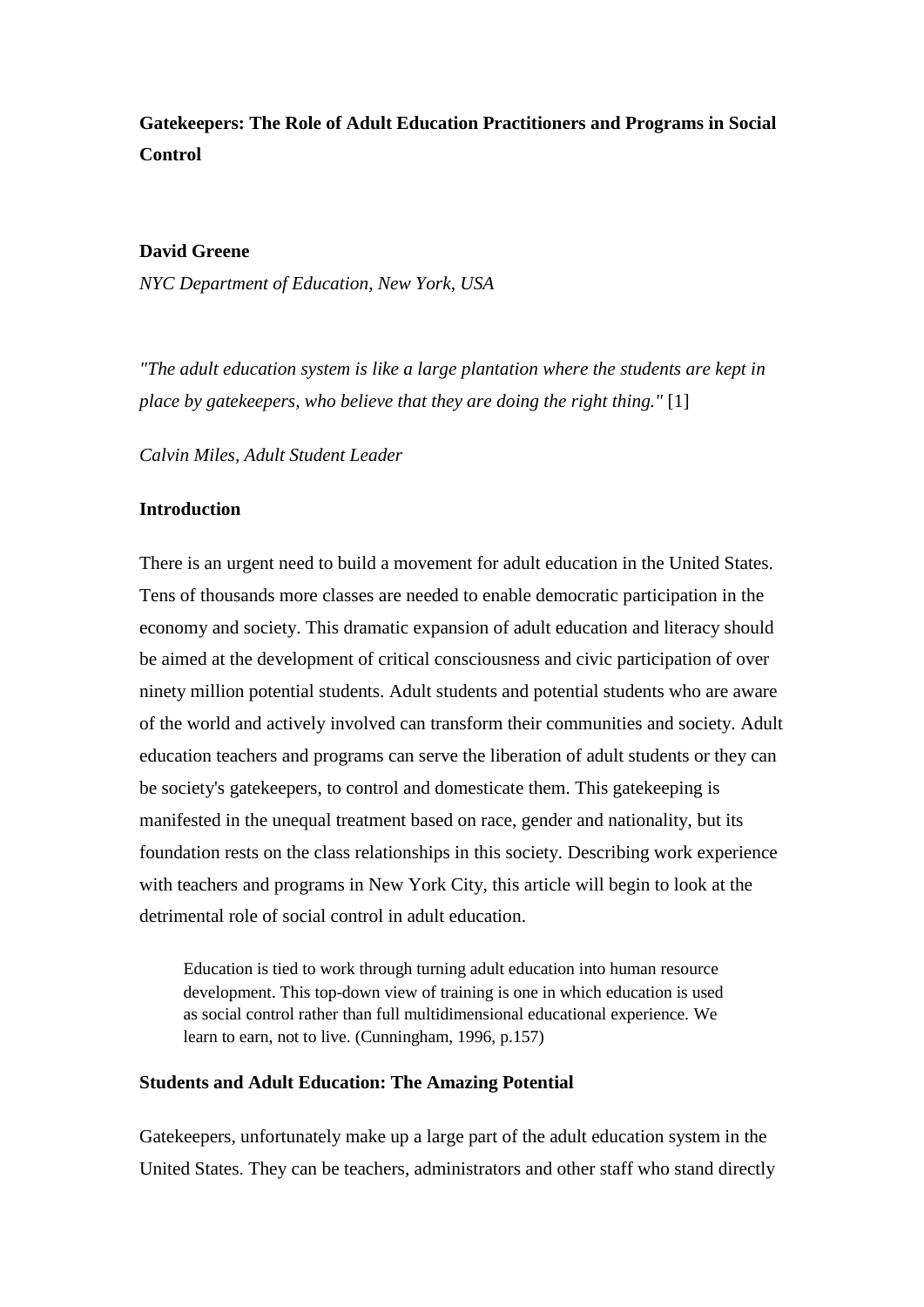in the way of the full development of literacy students. Gatekeepers can be of any gender, race or class, but what they share in common is an educational practice and content that limits and stifles the full potential of adult students.

To understand the impact of gatekeepers in education, it is important to first consider: who are the students of adult education, and what do they bring to society?

- Antoine, a former student recently co-taught a class about the history and politics of Haiti, his homeland. He was full of inspiration and information. His words and commitment to his country, engaged and challenged the thirty five adults who come for language, math, GED preparation and more.
- Sophie, who was a teacher in Trinidad- Tobago, came to class to get her GED here, because her credentials and experience from home were not recognized. A strong woman, she consistently demonstrates the knowledge of community building, teaching and counseling.
- Jude, who comes from South Carolina and is stubborn as a mule, raises strong questions about Black History and the inequalities that still plague our country.
- Nadia from Morocco woke up many students and raised their consciousness when she described what happened to her small town, Qued Zem, after the main textile factory closed down and moved to China.

These adult students and so many others bring a wealth of experience, knowledge and understanding to adult education classes and programs. Yet, their experiences of survival and perseverance shine with a brilliance that often goes unaffirmed. Even more striking is the un- limited potential of these ambassadors from every state, country and culture of the world. I am convinced that adult students have the potential to do any task and do it better than many who currently teach, practice law and advocacy, build houses and offices, heal the sick and doctor, deliver social services, serve in office and lead the country. They would be an improvement over many who lead our country today.

As a major consequence of social inequality, the potential of all human beings in this hierarchical and biased society is constantly underestimated. The stereotypes and myths of race, gender, nationality and class serve as effective blinders to what people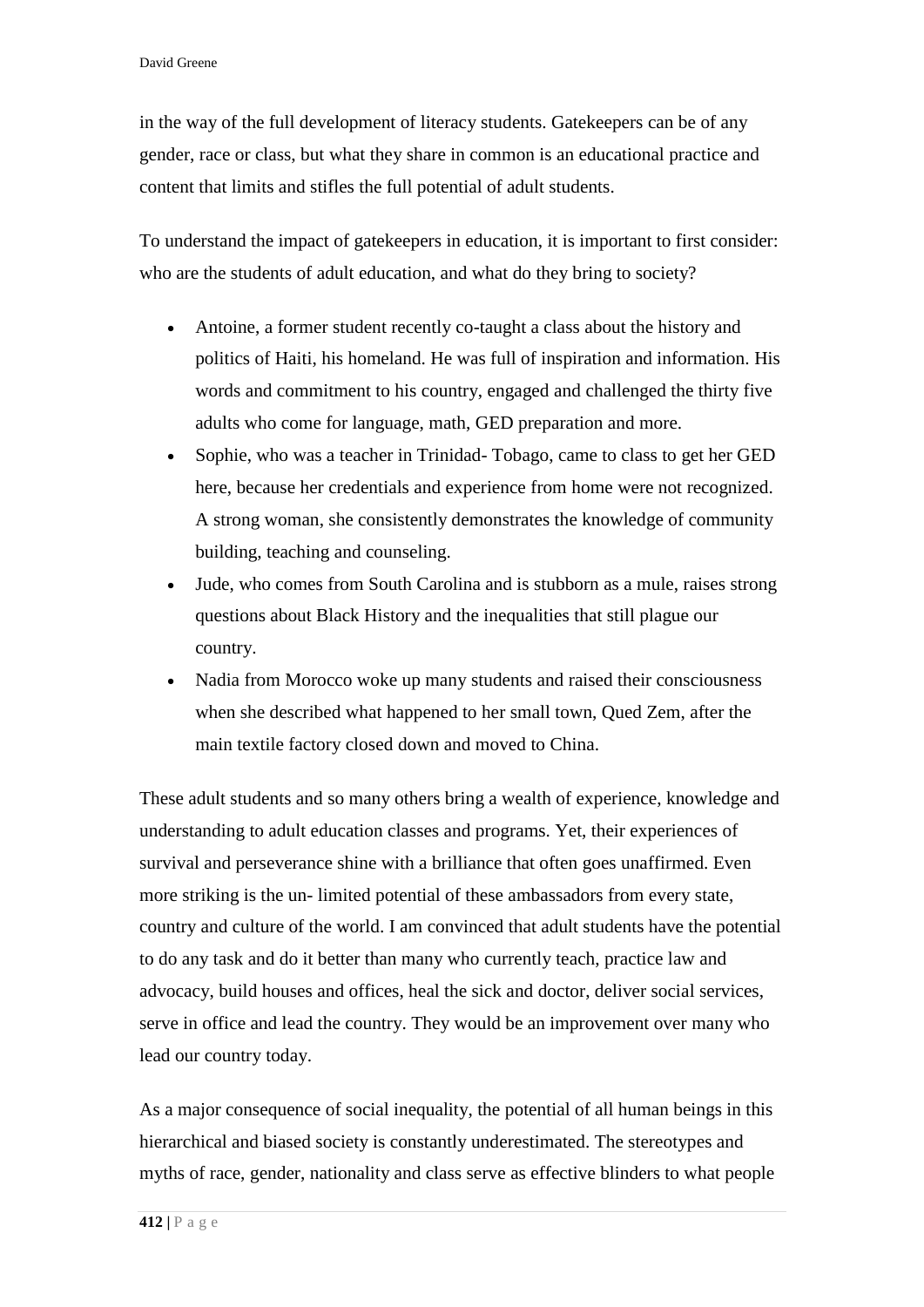have and what they can achieve. This devaluation is obvious in adult education and literacy programs, where the majority of students are people of color, women, immigrants and working class. Given the opportunity to use what they know and develop their potential, adult students could educate us all and positively help to transform the values of American society.

A large section of the student population in New York City comes from countries around the world [\[2\]](http://www.jceps.com/index.php?pageID=article&articleID=107#_edn2) and they come for many reasons. Some are joining family members already here or escaping difficult conditions, but a great majority are seeking opportunity and a de- cent living. The United States represents, as they have been told repeatedly - the land of opportunity. They expect the streets to be paved with gold. Once here, they quickly realize the truth. While there is great wealth and opportunity in the U.S., many doors are not open to them and the distribution of wealth is dramatically unequal.

It is also true, that the wealth of this country has been built off of the profits made from many of their homelands at the expense of its people. Their homelands may have high levels of unemployment and poverty, pushing them to these shores for work. Many wish to return, but working to survive and to send money back home, keeps them here. They come to adult education classes, when they can find them, with hope and energy to improve their lives and the futures of their families. Some come with credentials and professional training. Including working class students from our ghettos and poorest communities, they all need language skills and GED's (High School Equivalency Diplomas) for work, college and recognition. For so many, the land of milk and honey may taste like sour milk, without the opportunity to secure a decent living.

The field of literacy is filled with teachers and other staff who pour their hearts and energies into the tasks of helping adult students. They assist so many to improve their math and language skills and to achieve their high school diplomas (GEDs) under very difficult conditions. The potential for adult education though, is enormous, including the greater participation and leadership of millions who are now excluded from political processes. Many teachers struggle against the tide of government and corporate pressure, employing alternative and popular education methodologies and content to radicalize their classrooms and the learning that takes place. It is clear that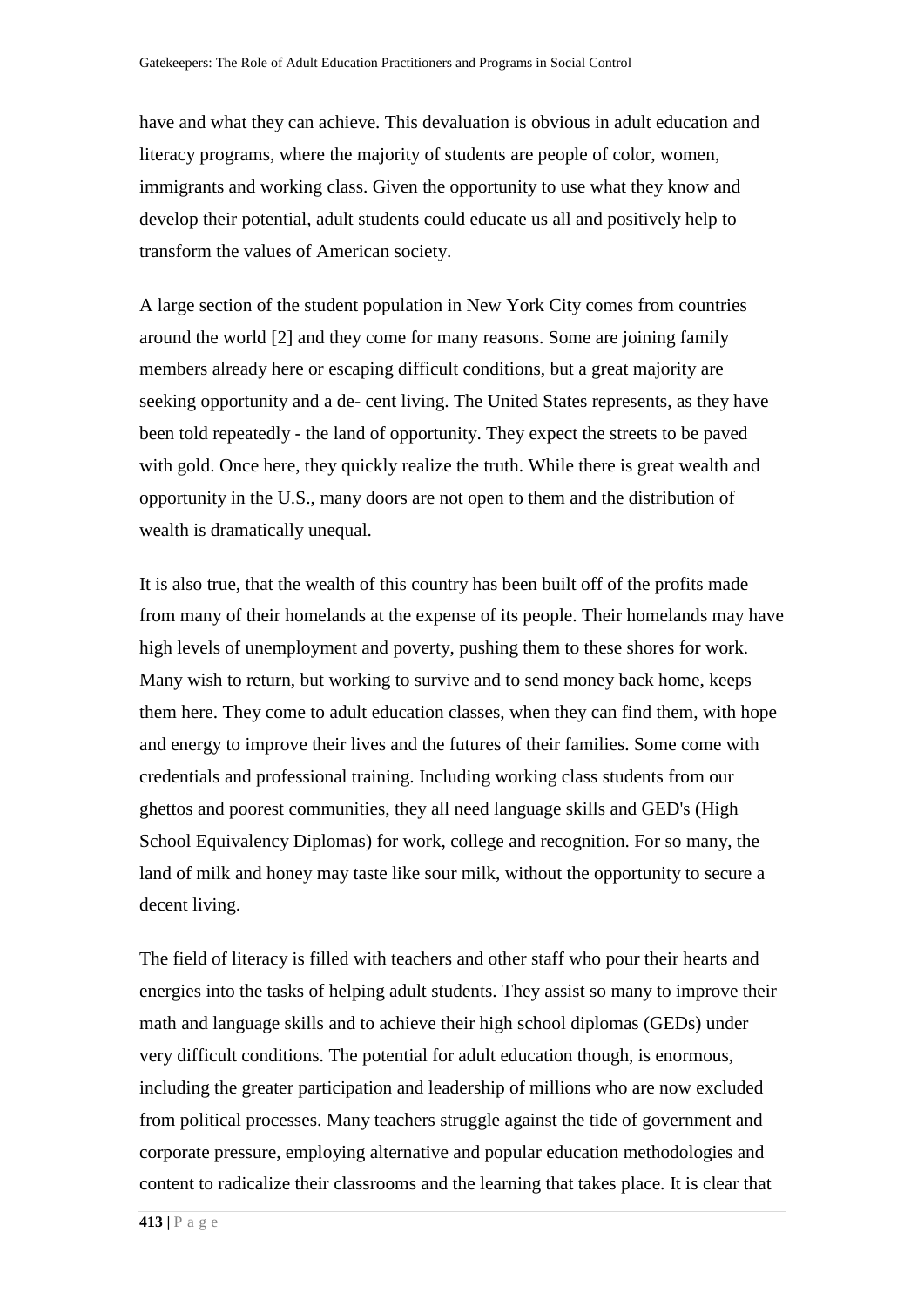the economic and political system works to make us all gatekeepers, but the development of consciousness is key to the emancipatory education we need.

"A major concern of critical pedagogy is that students develop the critical capacities to reflect, critique and act to transform the conditions under which they live" (Walsh, 1991, p. 140)

"For it is through this critical process of discovery and empowerment that teachers and students move in solidarity across the terrain of cultural differences to arrive at the knowledge that hidden in the complexity of these differences are many ways to be human, and many ways to struggle for a world in which we can all be free." (Darder, 1991, p. xvii)

## **The Context: What do adult students find when they seek out classes?**

"Education for domestication is an act of transferring "knowledge" whereas education for freedom is an act of creating knowledge and a process of transforming action that should be exercised on reality." (Freire, 1985, p.102)

Dennis Walcott, the city's Deputy Mayor, speaking at a Channel Thirteen Adult Education Conference in 2005, called adult education the 'Best kept secret in New York City" [3]. Unfortunately, this is true because the programs are not seriously advertised. Many who desire to learn English or to develop or strengthen their literacy skills, may not know adult education classes exist. They may not know where classes are and how they can join. A small percentage of the population knows that there are programs but there are no ads on TV, Radio or the newspapers. Even on the massive NYC subway system that transports 3 million passengers a day, there is no sign for free literacy classes. The failure to advertise and promote classes is a severe detriment to the democratic participation of nearly 1/3 of the population of this country [4].

If literacy is considered such an important factor within the job market and so essential for democratic participation, why the silence? The underlying intention I believe, from the Mayor's Office and elsewhere, is to maintain and control the population. This is a need associated with fear of losing control of the population. Keeping disenfranchised people from adult education and literacy may serve a similar function to that of enslaved people denied the right to read, insuring their marginalization, exploitation, and disempowerment.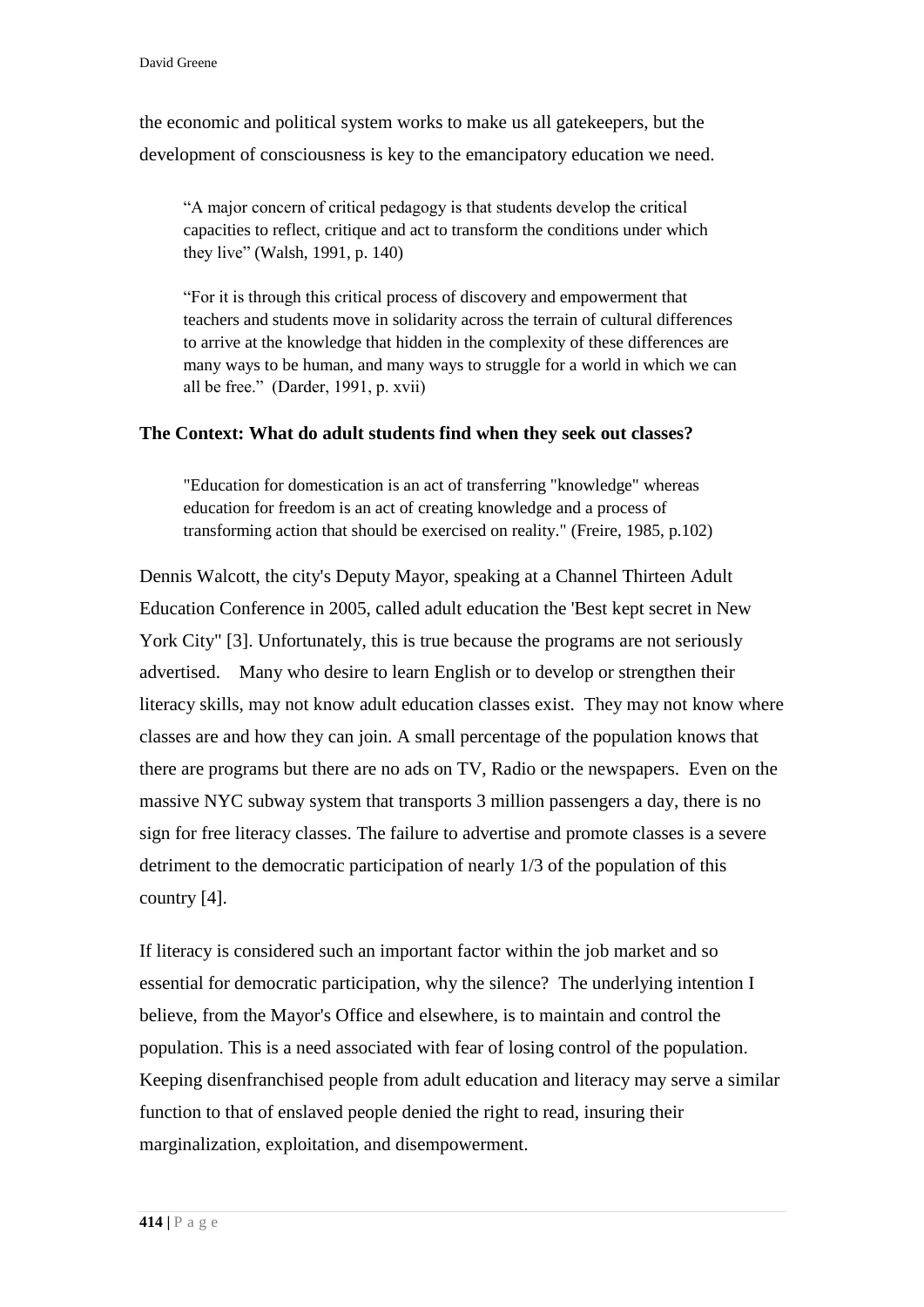The 2003 National Assessment of Adult Literacy, which was recently released, reported that over 93 million people in this country have either a "basic" or "below basic" level in prose, document or quantitative literacy. Fewer than 3 million seats or places are available in adult education classes and programs. The situation in New York City may be proportionately worse because of the large non-English speaking immigrant population.

In New York City, it is estimated that nearly 3,000,000 residents may need adult education classes, but there are fewer than 63,000 seats available [5]. Nevertheless, literacy programs are poorly funded and constantly threatened with reductions in the number of classes (Lost in Translation, 2006; Literacy Rising, 2006). Although adult education students have a great deal to offer our communities, they are often blocked from full participation in society. In short, this constitutes a huge loss in human potential.

There has been a real failure of government at all levels, republicans and democrats alike to recognize and address the problem of literacy in our country. Our political leaders act as gatekeepers of literacy programs through the lack of funding and support for such a necessary community resource.

At higher levels of administration, the disrespect for and neglect of adult education becomes more obvious. Congressional and state levels of funding are enough to convince you of this, but witness the following statements. A Deputy Superintendent of the Department of Education in New York City stated that, "Adult education students have already blown their chance to an education. They should have gotten it right the first time." [6] She explained that we shouldn't be wasting money on classes for people who have already failed. An Instructional Superintendent, Lisa Clarke, stated that, "there is no difference between education for K-12 school children and adult students, and we shouldn't let these adults get away with anything." These infantilizing attitudes reflect the all too pervasive prejudice that adult students are like little children and should be treated as such. Over the years, New York City Mayors (Koch, Giuliani, Bloomberg) [7] have cut and vetoed education programs for people on public assistance, saying that "they don't need education, they need workfare." The icing on the cake is a United States President who has repeatedly proposed severe cuts to adult education and literacy programs. In 2006, President George Bush proposed a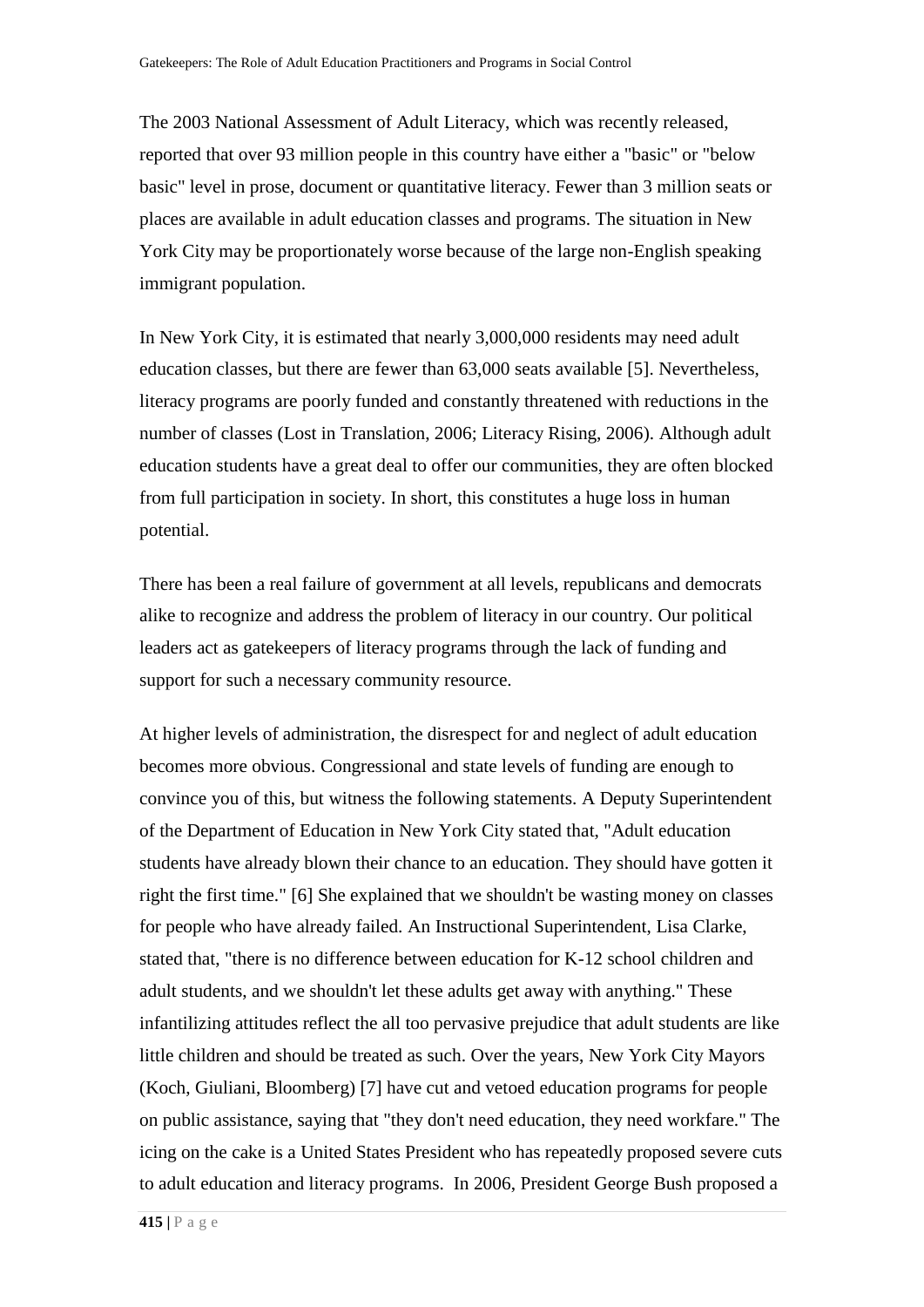64% cut in Federal funds to Adult Education and was only forced by a popular mobilization to give up his proposal. [8]

## **Two Roads: Education for Liberation or Domestication**

Education of a liberating character is a process by which the educator invites learners to recognize and unveil reality critically. The domestication practice tries to impart a false consciousness to learners, resulting in a facile adaptation to their reality; whereas a liberating practice cannot be reduced to an attempt on the part of the educator to impose freedom on the learners. (Freire, 1985, p.102)

Paulo Freire points out how the educational system has been used by the dominant forces in society to control the working class, to limit the consciousness of the oppressed and thereby limit their participation in government, society and social transformation. In opposition to this domesticating form and content is an education for liberation that develops critical consciousness, leadership and supports action for social change.

Hence, liberatory education is based on the students' potential to understand and change their lives and the world. 'Banking' or domesticating education assumes that the student is an object - there to listen, to obey and not to question. Domesticating education prepares adults to silently follow their leaders. It is the ideal training program for corporations, banks, dictatorships and the armed forces who require blind conformity and obedience, permitting decisions to be made that affect the masses of people with the least participation, interference or resistance from them.

Adult Education has been reoriented and reduced to education for work. This movement has been relentless and accompanied by the professionalization of the field. It is a natural outgrowth of a noncritical stance of functionalism, capitalism, and technology by those who once saw education linked to personal and social transformation necessary for democracy. A critical response from the field has occurred with a number of persons challenging the way adult education is being reduced to human resource development. (Cunningham, 1996, p. 151).

Preparation for work has always been an acceptable and rewarded focus of education under capitalism, whether jobs are available or not. The better we prepare people for work, the more available cheap labor will be readily available to meet the needs of the corporations. The classroom that focuses solely on the preparation for work is without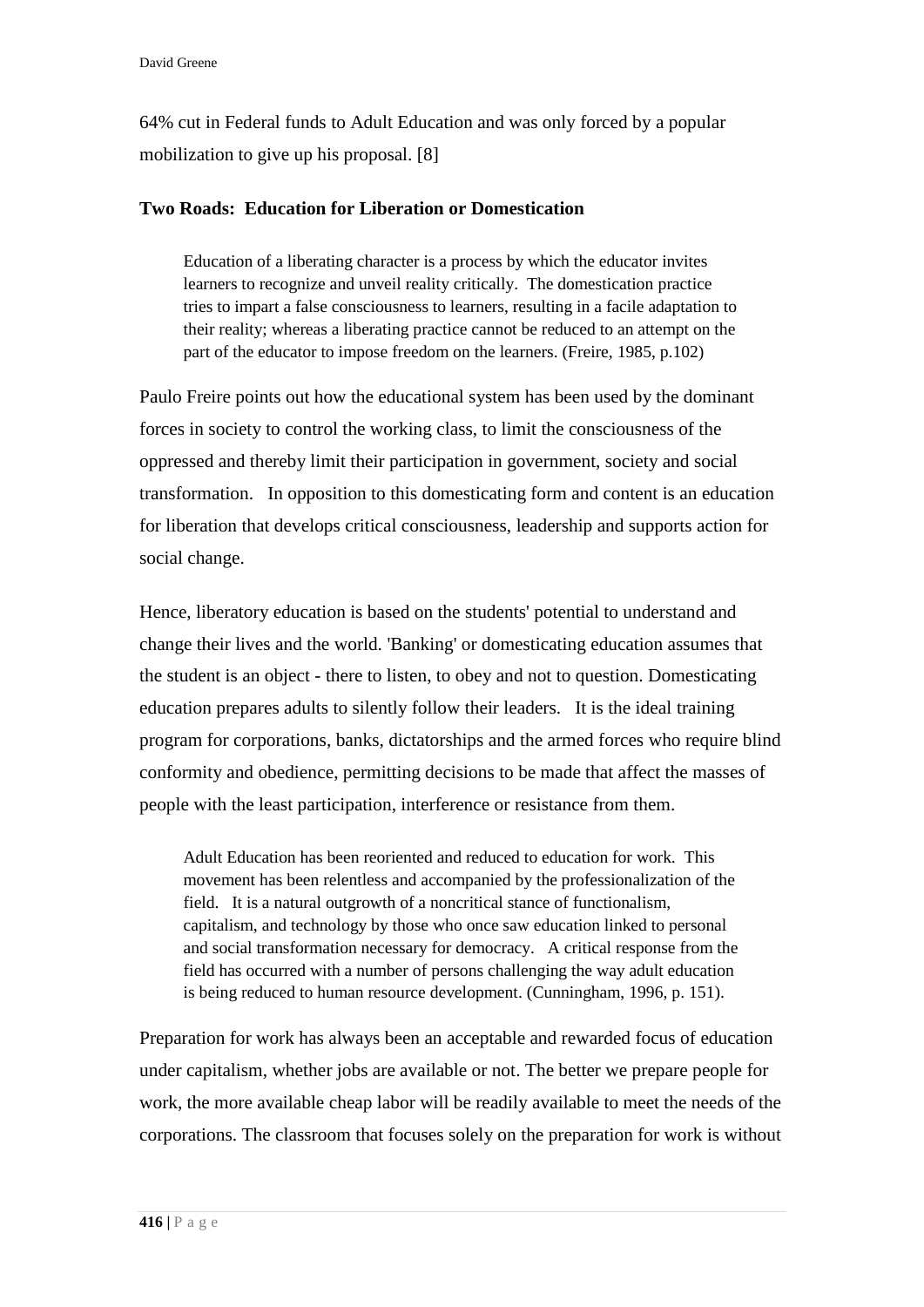question, a domesticating influence on learners. This follows the dictates of corporate America and sustains the interests of capital.

Capitalism as an economic system concentrates educational resources on insuring the workforce is ready for maximal production - not for critical thinking, understanding history, or active involvement in changing social conditions. The logic of production for profit dictates that, 'If workers need training, then we must train them to satisfy the market place.' The qualities of obedience, discipline, hard work and loyalty can all serve this purpose, much like what is demanded of a slave, a trained animal or a factory worker. Meanwhile, as our country continues to produce less and consume more, the need for additional workers decreases. The question then becomes, why do we need adult education? The threat to adult education programs from increasing budget cuts grows out of the basic economic relationships of our society, which views more and more of the population as dispensable, disposable or unnecessary. Hence, how teachers and students understand of this reality becomes of utmost importance.

Joseph Dietzgen (1906), an 18th century German philosopher argued, "Manual laborers do not sufficiently appreciate the real value of mental labor. Their healthy distrust against the leading scribblers of bourgeois society leads them too far. They see how much wrong-doing is going on under the cloak of intellectual work and are therefore inclined to undervalue mental labor and to overestimate manual labor." (Dietzgen, 1906, pp 13-32)

He insisted that the working class has been outwitted by the capitalists. If this is so, then what is needed is the development of consciousness, scientific thought and critical intellectual analysis, through a liberating educational process that creates the conditions for democratic participation, voice, and ultimately, social action.

In contrast, a domesticating education actually leaves students more disarmed in their efforts to obtain and retain work and improve their position. Considering the changing nature of the job market and the economy overall, students need to become aware of the conditions that shape their lives and critical skills to analyze their situation.

Through such a process, students can potentially join together to challenge the conditions that oppress them and by so doing demand jobs with a future and economic conditions that benefit all of us, not just the wealthy and privileged. But to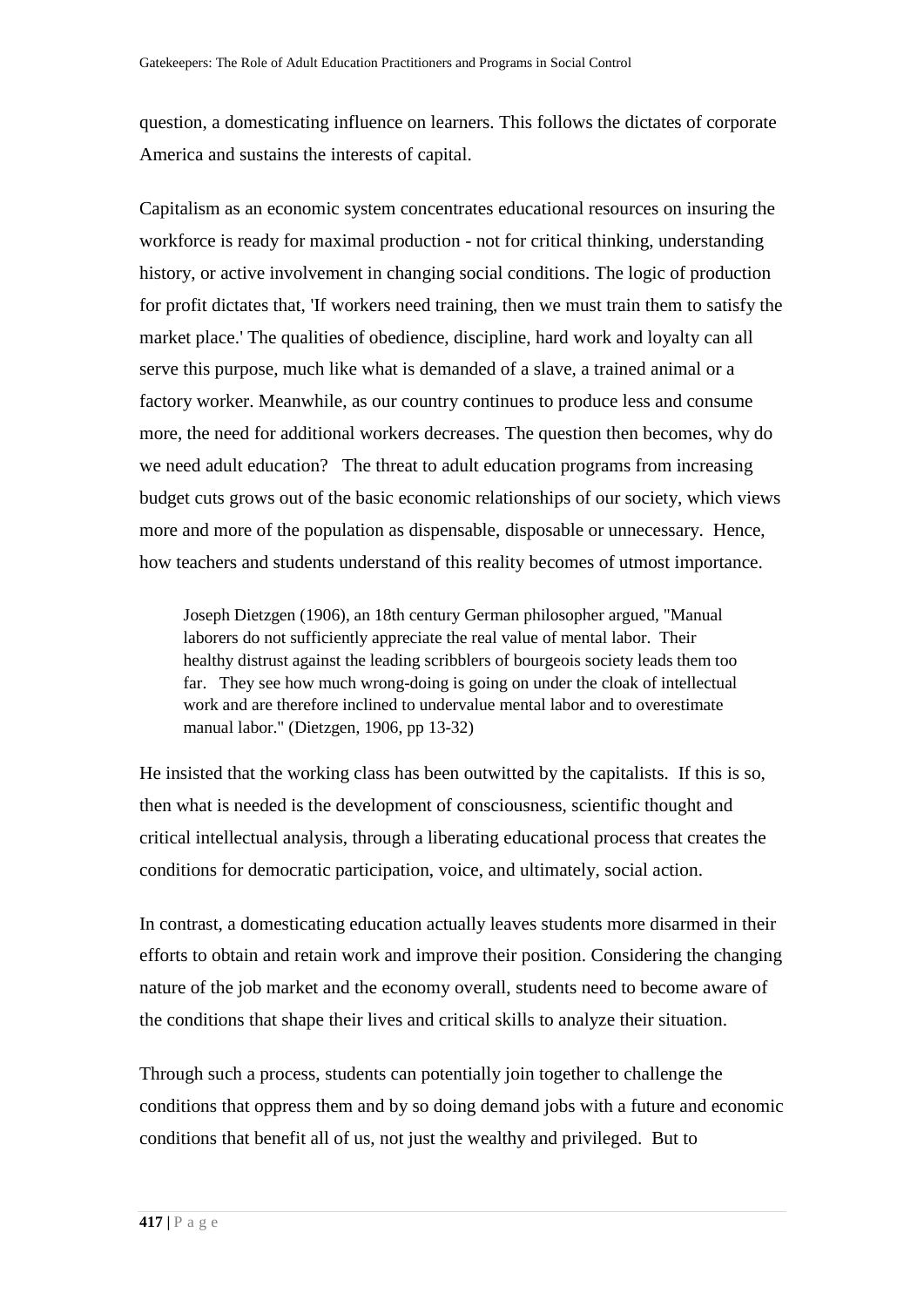David Greene

accomplish such an outcome, educators must move beyond the limiting dictates of schools, employers, and corporate boardrooms.

There is no question that government standards and required accountability place a huge pressure on programs, administrators and indirectly on practitioners. Rationalized administratively, these standards are aimed at domesticating and controlling adult education students, despite the efforts of creative practitioners and administrators who struggle to broaden their application. Given the incestuous relationship between government and the corporate world which dictates standards and accountability, adult education practitioners are often forced to continually explain their actions in the classroom by using whatever loopholes they can find to justify their practice---despite heroic efforts to act independently in the interest of the students. Unfortunately, this domesticating process continues without massive opposition or social transformation. Inherent to the system, the role of gatekeepers is defined by the relationship between government and capital, its director.

Gatekeepers, then, are essential to perpetuating structures of inequality in schools and society. There are many teachers who struggle to become critical educators, who work hard against the tide to raise political, economic and social consciousness. They are educated and transformed in the process of teaching and open doors to adult students actualize their potential and revolutionize the world around them.

#### **Gatekeepers: Domesticating Urban Missionaries and Professionals of the State**

Literacy becomes the result of an act by a so-called educator who 'fills' the illiterate learner with words. The magical sense given to words extends to another ingenuity: that of the Messiah. The illiterate is the 'lost man.' Therefore, one must 'save' him, and his 'salvation' consists of 'being filled' with these words, mere miraculous sounds offered or imposed on him by the teacher who is often an unconscious agent of the political policies inherent in the literacy campaign. (Freire, 1985, p.8)

Teachers and programs that function as gatekeepers, consciously and unconsciously, obstruct the fullest contributions and development of students, limit their critical analysis and thwart their collective efforts to transform society. When a teacher treats an adult like a child, the adult student is robbed of respect and loses control of their own learning process. Like spoon feeding a baby, the teacher makes every decision,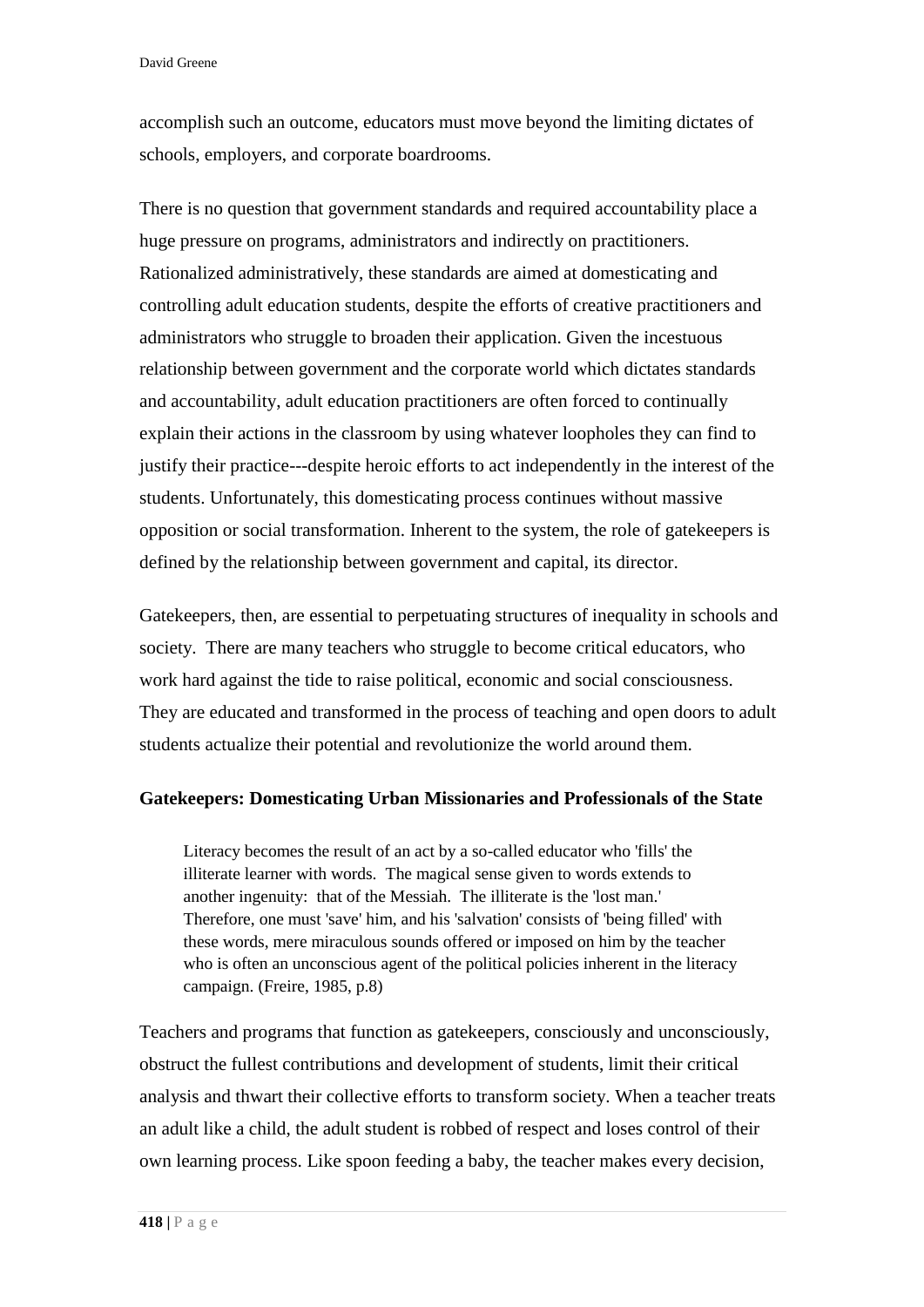as to what other foods or learning are appropriate. This practice does not allow the full development of students and stifles voice and leadership. It undermines the needed equality between adult students and teachers. Here teachers are the suppliers of all knowledge, with students only learning what the teachers allow. Therefore, the gatekeeper's limited knowledge and understanding defines the limits of discussion and learning. Sometimes the practitioner regards the students as his/her children, naïve and ignorant, which he/she is obligated to civilize or educate.

The underlying assumption here is the inferiority of the student and the superiority of the teacher/administrator. This relationship mirrors the experience of immigrant students from former colonies, where the colonial powers and representatives treated people in the colonies as inferiors to be ruled. Domesticating education, or what Freire termed 'Banking Education,' has the knowledgeable teacher filling the empty heads of the adult education students. Reinforcing this domesticating role, for example, are adult education teachers who refer to particular students as if they were pets, like a favorite puppy. This is all interwoven with the sense that teachers and programs have dominion over their students. And although adamantly denied, many adult education teachers echo the attitudes and behaviors of urban missionaries ministering to the less civilized students and neighborhoods. Freire writes about the "absolutizing of ignorance", one of the myths of oppressor ideology in which "someone decrees the ignorance of someone else. The one who is doing the decreeing defines himself and the class to which he belongs as those who were born to know; he thereby defines others as alien entities." (Freire, 1970, p.114-115)

These practitioners may see their own cultures as superior to those of other ethnic groups and nationalities -- much like the United States deciding when Iraq may be ready for "democracy and freedom." They may view other cultures paternalistically, praising the interesting food, dress or language, but all the time holding fast to the superiority of their own background or status. They may conclude that the United States is culturally superior because of its higher standard of living - credited to its genius and its 'freedom', and not to its global economic exploitation and political control of other countries and peoples. There is room in the domesticating educational process to appreciate the different holidays, the curious styles of dress, and unusual foods, but not for the exploration of colonialism, racism, and changes in the world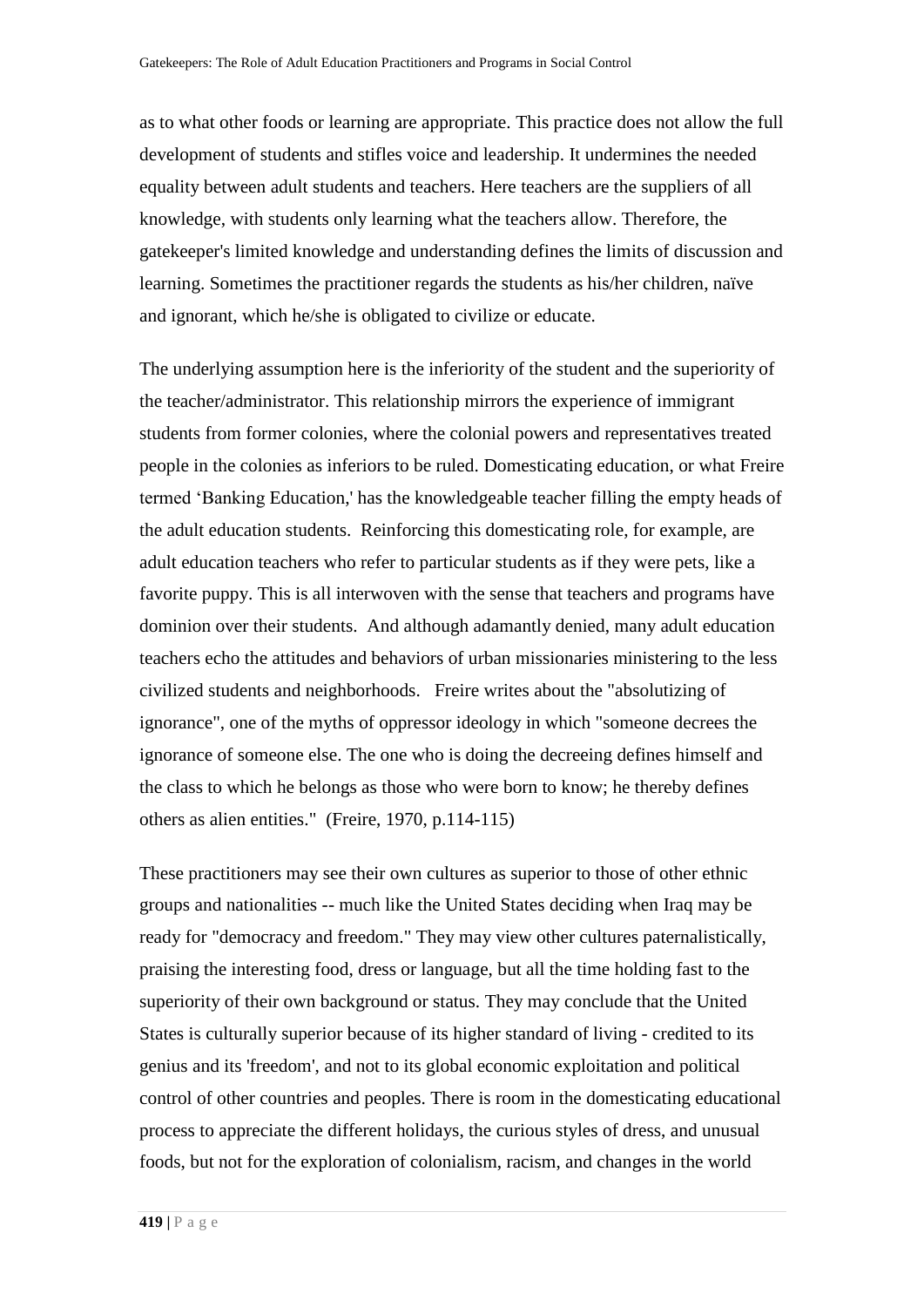economy. Why students are here seeking opportunity never is broached in the "fun" and entertaining lesson plans of domesticating pedagogy.

Most often these teachers have been educated by the schools that serve the dominant economic interests in our society and therefore they reproduce what they have been taught. They have been trained by years of systemic preparation to be gatekeepers and dutiful servants of a capitalist hegemony. But gatekeepers are not just the teachers and other staff who have the most direct contact with adult students, they are also the administrators, funders, and program Boards of Directors throughout the system.

Another unfortunate reality that also reinforces the detrimental role of missionaries or gatekeepers is that adult educators are often untrained in adult education. [9] The field is regarded so poorly or as unimportant by government and the public, that it is assumed that anybody can teach adults. As such, many adult education and literacy teachers over-emphasize the need for their authority to be respected and unquestioned by their students. Teachers in Brooklyn and East Harlem have told me that they want quiet classes, where students work and read independently on their assignments and; they prefer 'no questions.' Others have said that discussions or debates about real life conditions can cause them problems and can lead to fights and hard feelings. These examples echo a "banking" approach to education; one that keeps students inside "prescribed gates."

Often, in undervaluing the knowledge and experience that adult students bring to classes and the community, teachers consider student input and questions as distractions from the assigned topics and 'mandated' subjects. Yet, these 'interruptions' in the planned or unplanned curricula of adult education classes may prove to be the most important learning experience and opportunity for teachers and students. Because of student interests and contributions, these diversions from officially prescribed curricula may offer the greatest opportunity for meaningful engagement and the development of voice. More importantly, these side-roads when explored may also open the possibilities for critical analysis and the development of critical consciousness. Disabling such development enables domestication and passivity in students.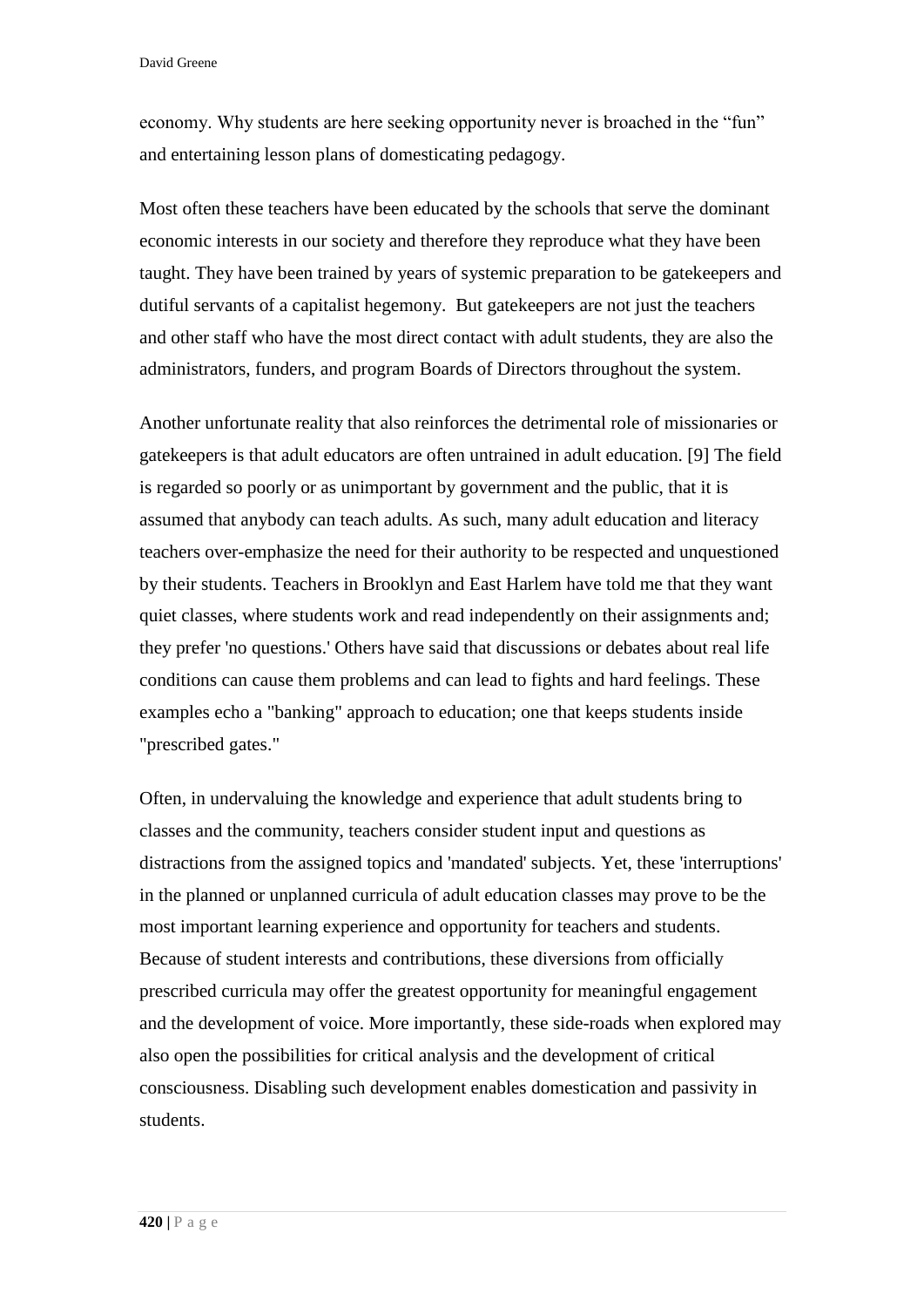Hence, the result of domesticating education is that students are left at the mercy of employers and financiers, who objectify them as cheap labor, and a government that operates outside the consent or knowledge of the governed. Meanwhile, gatekeepers who only prepare students for the job market may be well rewarded for this service. Their schools and classes may receive awards and they will be made into professional models of adult education. Unfortunately, as long as teachers and programs hop to the tune of employers and corporations, we are robbed of the rich experience, history, culture, knowledge and wisdom of millions of people, who struggle with courage, perseverance, and dignity to overcome the limitations and constraints they face each day in this country.

#### **The Professional Gatekeeper [10]**

Education for liberation does not merely free students from blackboards just to offer them projectors. On the contrary, it is concerned, as a social praxis, with helping to free human beings from the oppression that strangles them in their objective reality. It is therefore political education, just as political as the education that claims to be neutral, although actually serving the power elite. (Freire, 1985, p.125)

The term professional is often used to describe someone who delivers a high level of service in their work. One of Webster's definitions of professional is "Having great skill or experience in a particular field or activity." However, the call for professionalism in teaching has played a domesticating role. It has often been used by government and management to keep teachers from unionizing and thus from seeing themselves as workers, as part of the community and as peers of their adult students. Like the title of expert, it has been used to separate the teachers and others from the students they serve and could learn from, as well as teach. What is systemically rewarded is the 'professionalism' of the educator, not the ability to communicate or work with students on common ground. Miles Horton, a founder of the Highlander Center in Tennessee in 1931, pointed out the role of experts in the educational process as serving to provide information, not to tell people what to do. To many times, the expert, professional, lawyer, teacher, etc. acts as if he 'knows all' and the students are only there to listen and follow the directions. Horton emphasized that people from communities are the real experts, whose shared experience and learning can solve any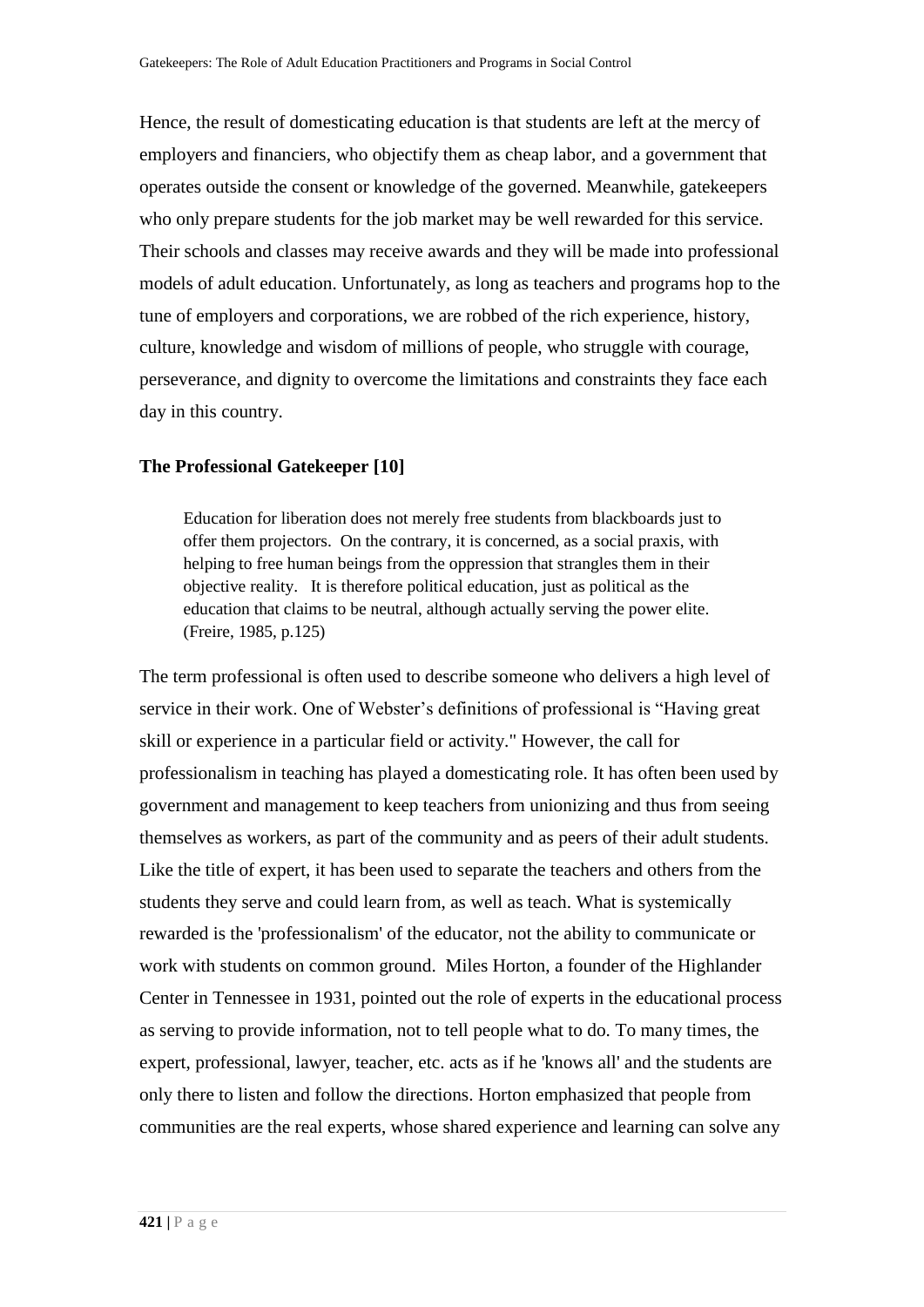problem. Too often, the professional expert is arrogant and only serves to minimize the knowledge and experience of the learners. (Horton, 1990, p. 130)

The false generosity of gatekeeper-teachers is a product of the system that educated them - a system that reproduces the existing power relationships in society, rather than change them. Despite this fact, many of these teachers still claim that education and their classes are neutral.

# **The More GED's the Better, Right?**

Robert Schaull wrote in the Foreword to Pedagogy of the Oppressed that

There is no such thing as a neutral educational process. Education either functions as an instrument that is used to facilitate the integration of the people into the logic of the present system and bring about conformity to it, or it becomes 'the practice of freedom,' the means by which men and women deal critically and creatively with reality and discover how to participate in the transformation of their world. (Schaull, 1970, p.16)

Obtaining the GED (General Education Diploma) is of course an important goal to those who need this credential for work or college. A teacher once asked me why I was teaching social studies to a student who had already passed that section of the GED test. This teacher viewed the GED as the only important goal, and while administrators rewarded her for her focus and her successes, she became the expert on getting people their GED's.

However, students need to know much more about the world than simply what is on the GED test. The test represents a very limited field of knowledge, carefully avoids controversial questions and is culturally biased. It is designed as a hoop that one must jump through to be seen as barely "competent" by the powers that be. Education is much more than just teaching to the test. Trained monkeys can give back what is given to them, but such regurgitation is not education. And while administrators at all levels can rationalize that the newer GED is better, and that other subjects can be brought into the classroom, the GED still is what it is - a hurdle constructed for social control. And it is those teachers who only teach to the test, and get the 'best' test results that are well-rewarded for their successes.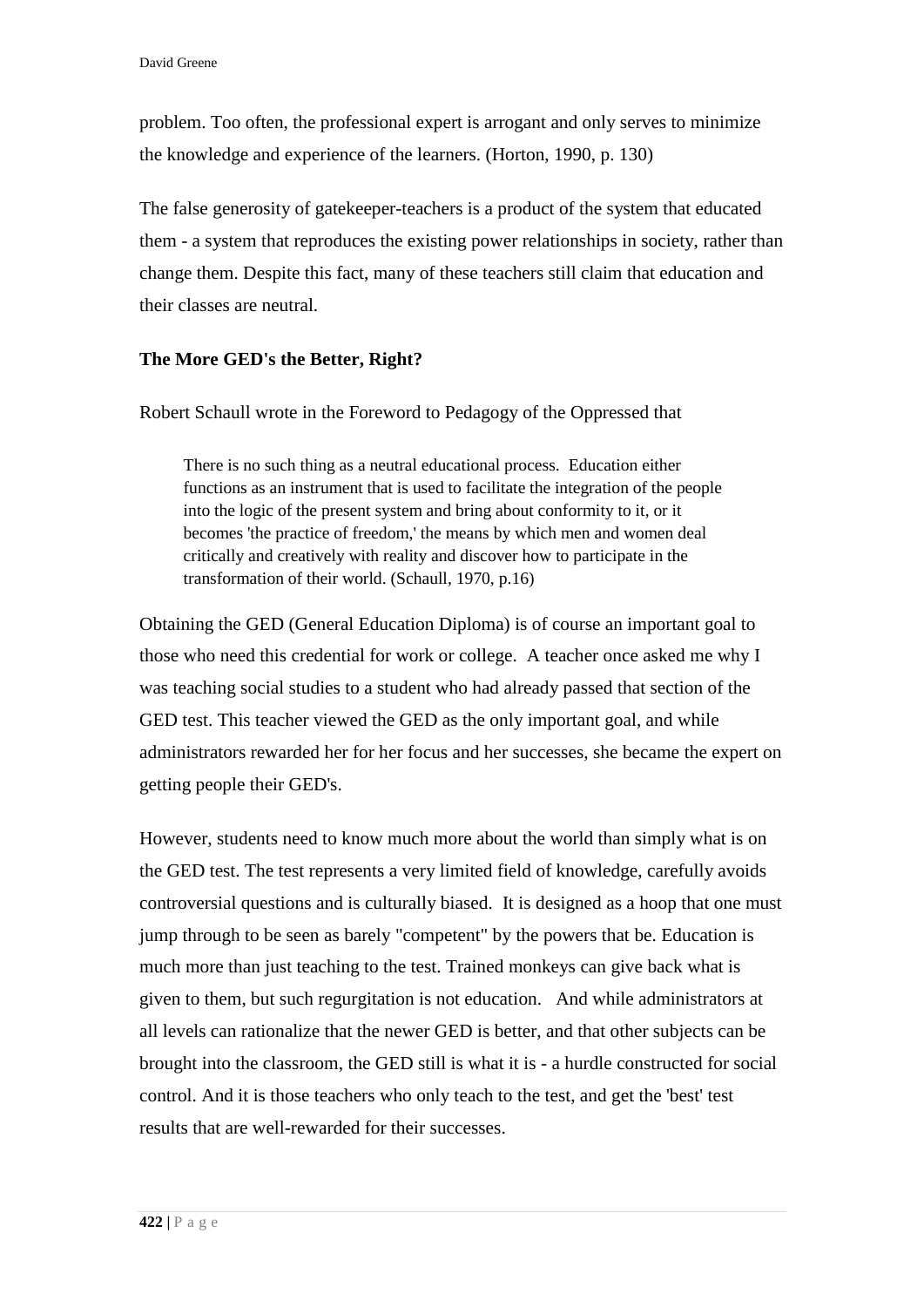Because students come to classes with strong expectations of obtaining their GED's, it is important to honor and respect their goal. However, the duty of an educator is to broaden their horizons and challenge the limitations they face. Students also know that when asked why they should be registered for a literacy program, that the two desired answers are: to get my GED and to learn English. Although they may have much more that they wish to learn, they will, nevertheless, give only the "right" answers. Why should they tell the truth, when it might disqualify them for enrollment or cause other problems? Why should they immediately trust a teacher, counselor or registration person? It is also true, that student's develop their own perspectives on education and their own goals through a reflective and dialogical learning process, anchored in the oppressive conditions they must negotiate daily.

More than ever, there is a pressing need to question the politics of the GED test, its cultural bias and limited parameters, as well as the entire learning process and content. Teaching to the test is domestication, not critical examination or consciousness. Yet despite the limitations, many teachers in adult education do a Yeoman's job of connecting test preparation with societal issues and important critical skills of analysis. Without those components, teachers could be classified as animal trainers.

#### **Gatekeeper Myths**

"No emancipatory pedagogy will ever be built out of theories of behavior which view students as lazy, defiant, lacking in ambition, or genetically inferior." (McLaren, 2003, p.93)

Over 20 years ago, I was diagnosed with osteoarthritis, a disease which damaged both my hip joints. Without knowing it, I had been adapting to this skeletal problem in many ways, including a noticeable limp, walking less and always looking down when I did walk. After hip replacement surgery, the obstacle was removed and I could stand up straight, loved to walk and could see the world literally from a different place. In a similar way, there are many obstacles to seeing the world more clearly. For adult educators, these obstacles are the myths and stereotypes promoted by a dominant ideology that disables teachers, limits their vision, and thwarts the their capacity to embrace the possibilities of their work in literacy.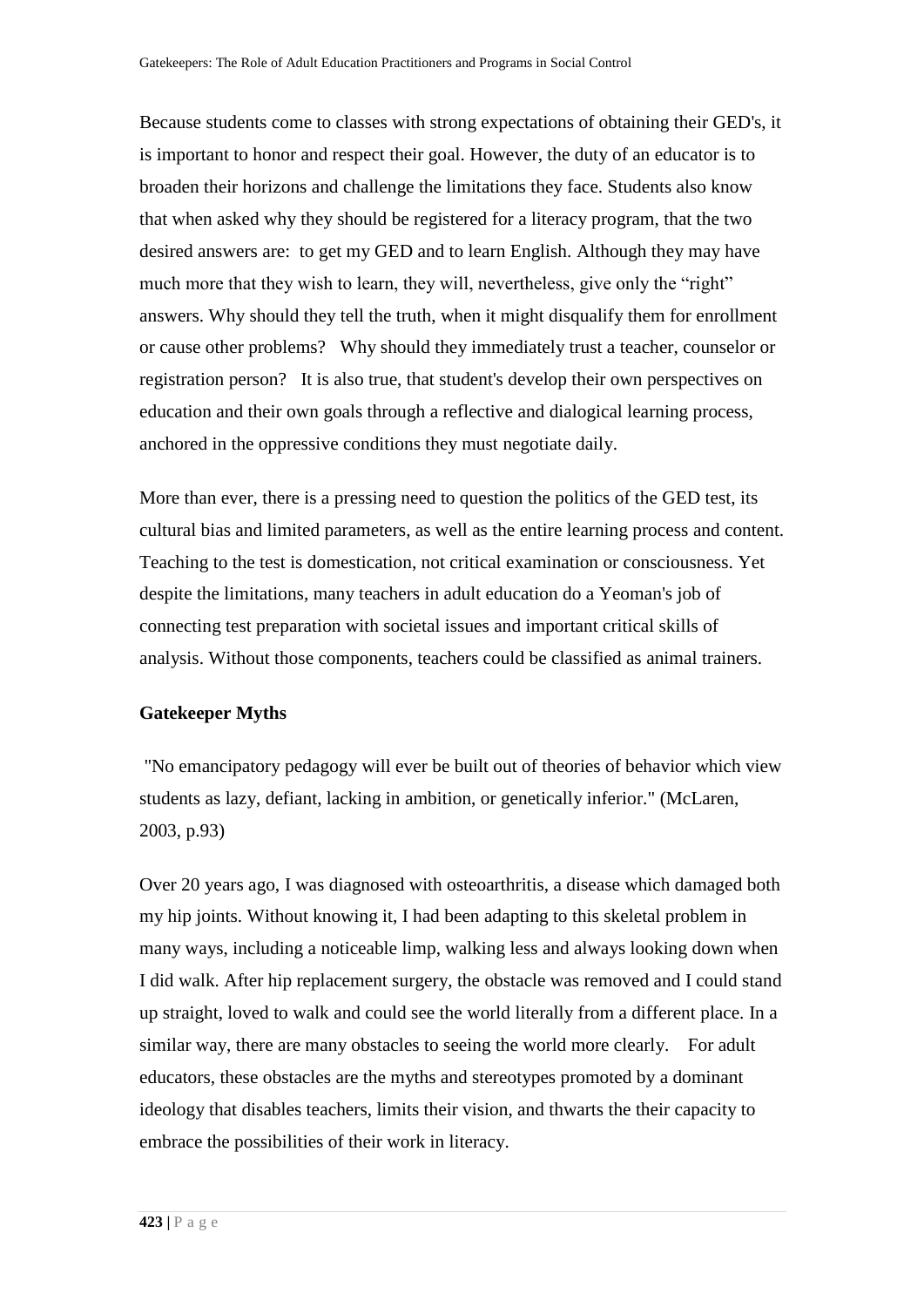David Greene

Underlying an education for domestication and control are also myths or misconceptions about adult students, which are used to rationalize obstructive notions and practices of adult education practice. One myth is that all adults and children are the same, but this view is, in fact, a fallacy. Adult students with life and work experience are dramatically different from elementary school children. The mythicized world accepted by the gatekeeper claims equality of opportunity, the neutrality of the educational process and an unchangeable political and economic system. It prevents questioning and denies the importance of student and teacher voice and leadership.

In the 1920's, Eduard Lindeman [11], a pioneer in education for social change, described androgogy as the specialized study of education for adults. Adults have life experience, maturity and responsibility, and motivation. In most cases they have been making decisions and solving problems for years. They generally have sound ideas about what they need and where they want to go. Adults have different expectations of the learning process, needing to answer questions raised by their life experience. Children are only beginning to develop their understanding of education and learning, while adults see education more clearly as an essential doorway to a better life. Adults often feel that there is much at stake in their education, as it affects their families, income, children, work and career, community and the future.

Lindeman, believed adults discovered the meanings of life in the process of learning. In its essence, adult education was a method by which adults released their intelligence to handle the new social realities of the twentieth century. (Stubblefield, 1988, p. 147)

In a stark contrast to young children, adult education students have a wealth of knowledge and experience to offer the literacy classroom and society. As workers and family members they bring experience that could educate practitioners and other students to better understand the world and how to transform it. When the prejudices of teachers and administrators prevent them from recognizing the knowledge of lived experience this denies all communities the potential contributions of these students. This prejudice and the myths that underlie it, serve the interests of those who rule in our society, by minimizing the role and future of adult students. Moreover, it supports race, gender and class inequalities in the United States, which systematically perpetuate economic and social injustice. Consequently, even when teachers see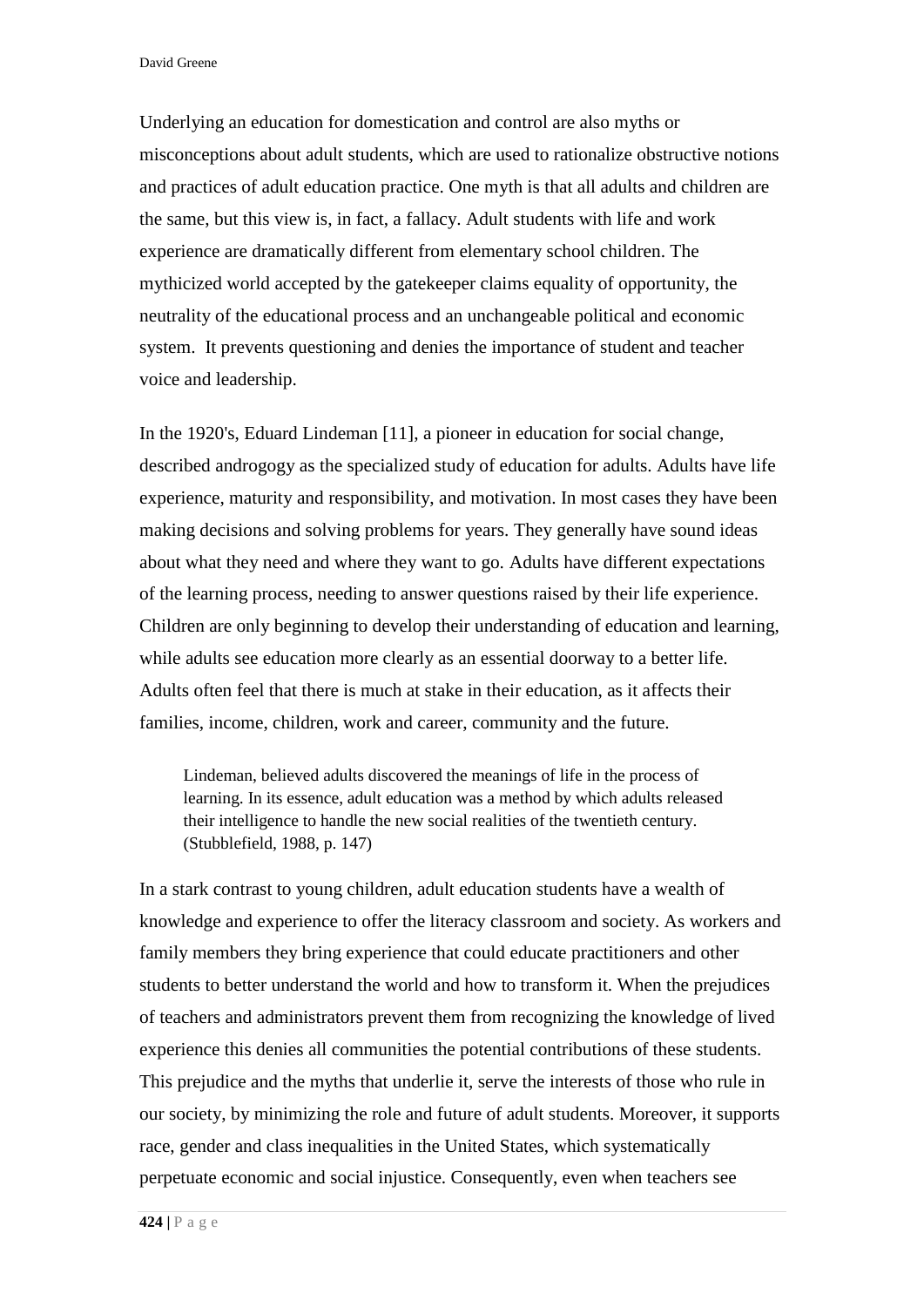themselves as fair and unbiased, there is often a failure to recognize the strength and potential of students.

### **The Ideology of Gatekeeping**

### *"Power concedes nothing without demand." Frederick Douglass*

As previously stated, the literacy community lives in a constant state of uncertainty. Unrecognized as a serious community need and always in jeopardy of losing funding, programs and administrators fear losing what little they have. They are often afraid of making noise or rattling the cages, until their programs and classes are directly threatened. They often develop the perspective of a victim: "Please don't cut me so much!" From this perspective, some level of loss is acceptable, while teaching without necessary resources is normalized.

Maria Quiroga, an experienced popular educator and administrator who worked Union Settlement in Manhattan has said, "The problem with the literacy community is that it doesn't make enough noise." [12] Maria is right on target; woven into the fabric of the adult education programs and funding is a philosophy of getting by and surviving, without much noise. This philosophy fits the needs of corporations and financiers like a glove, but does not begin to address the needs of millions of unserved students of literacy. It is also the foundation for most current methods and content in adult education and literacy programs across the city and the basis for the evolution of the role of gatekeeping in these programs. Accordingly, most literacy programs are both meek and weak. If we don't want to make too much noise, then we don't need critical thinking, student leadership, and student organization. It is common practice in literacy programs to organize students for a letter writing campaign when programs are being cut, but student involvement takes a back seat when there is no immediate threat to the status quo. This approach fails to prepare students and staff and ignores the precarious nature of adult education in our society. There are a small number of adult education or literacy programs in New York and around the country that struggle to create a critical education process and to build support that is independent of controlling funding streams.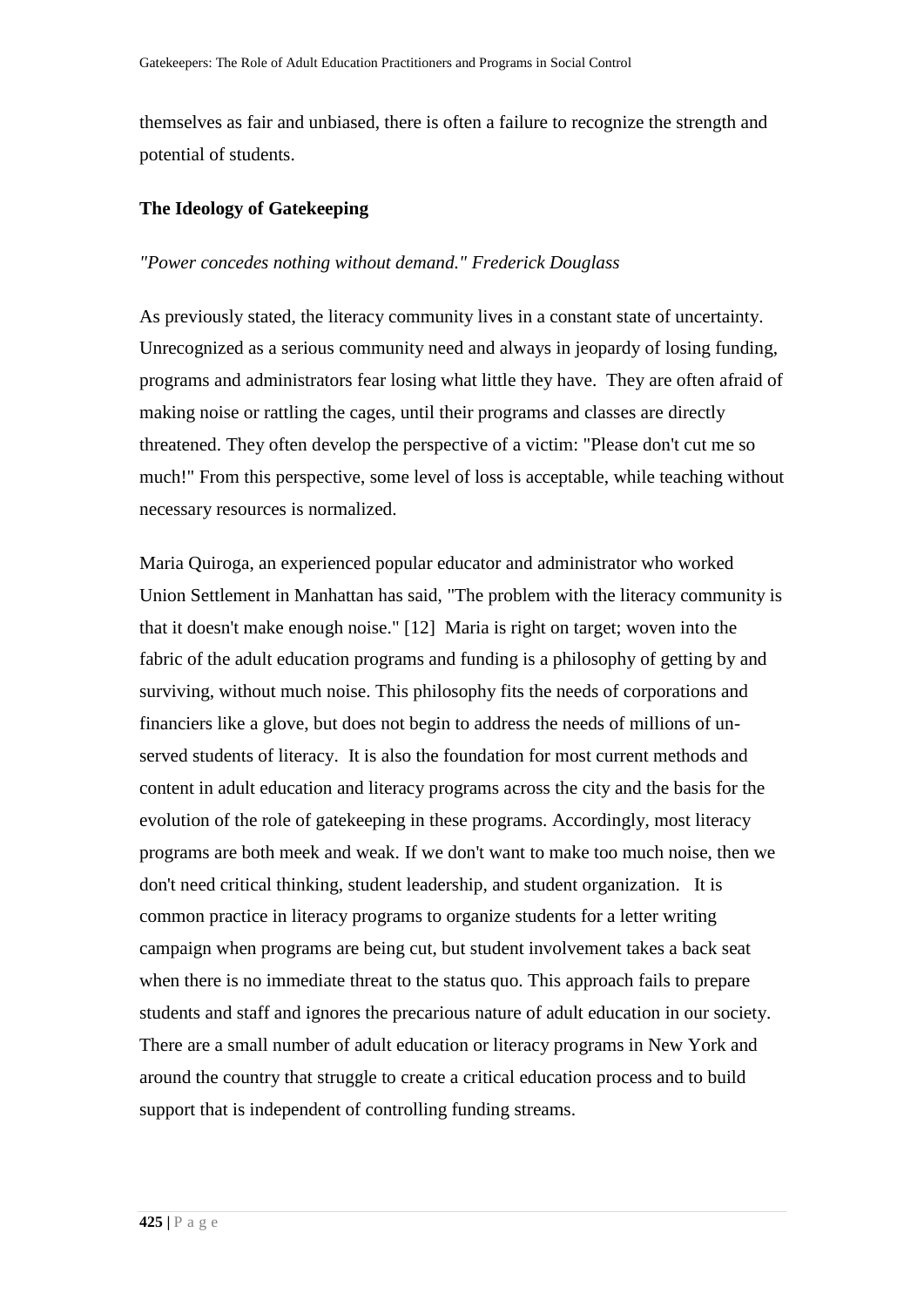David Greene

Not long ago a leader in one of our literacy organizations suggested to me that we should stop demanding more classes, but make the ones we have, models of adult education. He speculated that if we do this, our work will shine so well, that we will get more funding and classes. This is political nonsense! A parallel statement might be that we would have more health care, more jobs or more housing if we were just all healthier, worked harder, or had cleaner houses. It is a question of political priorities and political force that will get us the thousands more classes and programs that we need.

Programs are threatened and cut regularly. We are only serving 3% of the population in need. [13] But rarely is this fact openly admitted; and more often than not it is silenced. For example, when my classes were threatened with closure for 'insurance' problems, the Administrator for the Office of Adult and Continuing Education said that I shouldn't tell the students, even though they might lose the only class available to them. He said, "You know, they might get too emotional about it, - you know how these students can be." I told them anyway. By student's organizing and mobilizing the Church where classes are held, the actions of the students were instrumental in the keeping the classes open.

In another instance, when a newly organized Coalition for Adult Literacy [14] was asked to endorse an Adult Education Bill of Rights, four administrators who were present said, "I couldn't show this to my students, - they might demand these rights, and blame me for not providing them." I wondered if they would have done the same with the U.S. Bill of Rights. The level of paternalism and control exercised by programs and administrators is clearly gatekeeping.

Recently, when community based organizations that sponsor literacy programs were threatened with a serious loss of funds and closure, one program administrator said that he didn't tell the students, because he "didn't want to alarm them, get them upset," and it might get worked out anyway. [15] They did partially resolve the funding issue but they missed an opportunity to involve the students in their own fight for education. What could have been learned from this discussion and the actions taken by students, in their own interests? The attitude and philosophy that limits student involvement in issues that directly affect them, supports a domesticating education. This may get people ready for jobs, which may or may not be there, and GED's which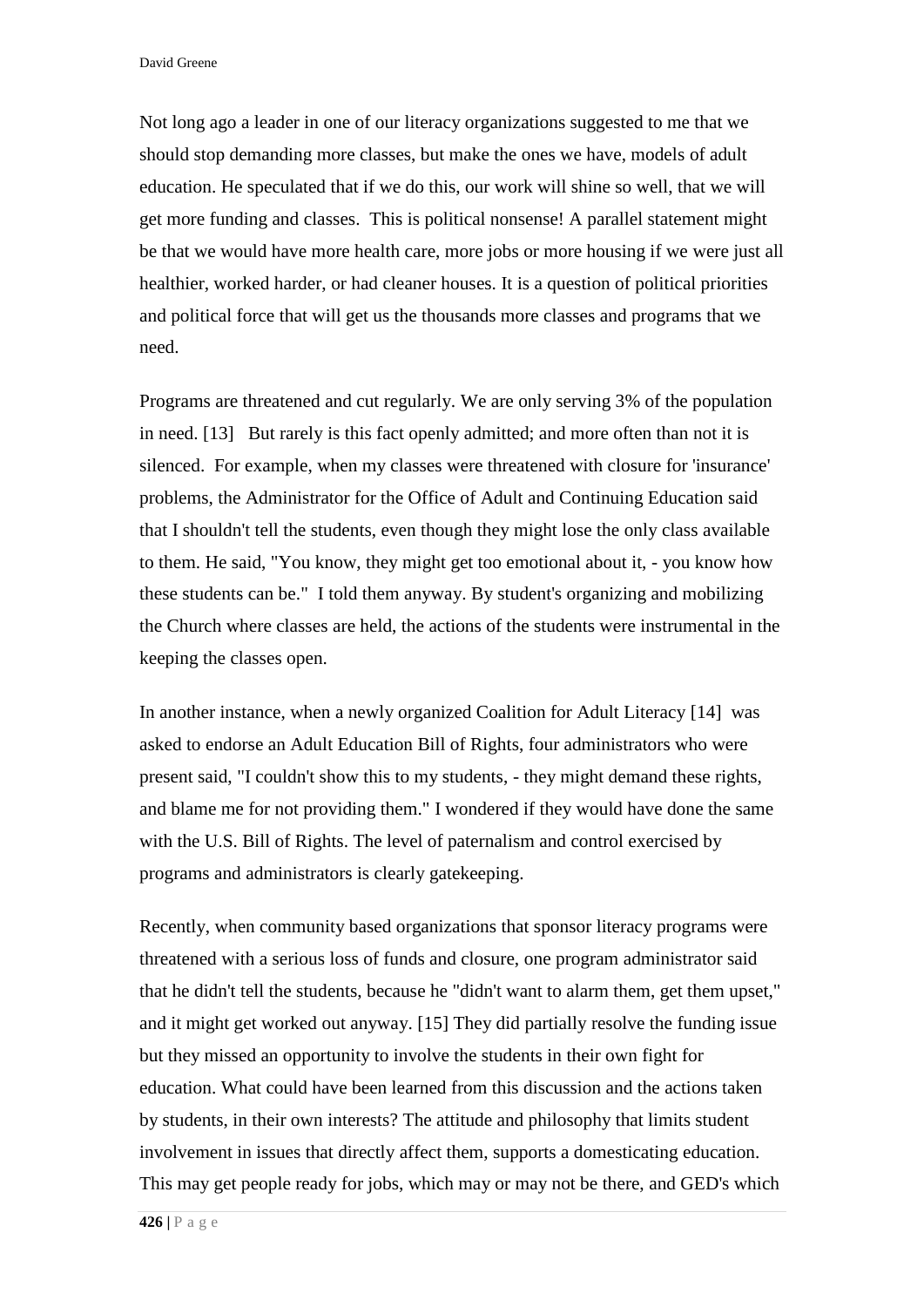may or may not help their situations; nevertheless, despite these gains, the actions taken to silence students and thwart their democratic participation constitutes nothing less than gatekeeping.

#### **Student Voice, Leadership and Organization**

One of the most misunderstood aspects of my writing on pedagogy is the emphasis on voice. Coming to voice is not just the act of telling one's experience. It is using that telling strategically --- to come to voice so that you can speak freely about other subjects. (hooks, 1994, p.152)

The role of student leaders in awakening and involving other adult students is essential. When student leaders visited other programs in NYC trying to help them form new student committees or councils, teachers responded in many different ways. One teacher would not let her students talk, while another tried to minimize the potential of students' voices or leadership. Some downplayed the tenuous existence of adult education programs fearing students would be discouraged. This often represents, consciously or unconsciously, paternalistic views shrouded in teachers' misguided beliefs that they must "protect" their students from the real world. This view infantilizes adult education students and fails to recognize the role adults already play in their daily lives as parents, workers, and community members.

Teachers afraid to risk their own positions or administrative disapproval often denied visits by student leaders or limited them dramatically, in time and content. [16] When students propose taking more militant action to defend programs (i.e., sit-in at the Mayor's office in 1994), administrators attempt to stop their actions, saying "It might reflect badly on the whole literacy community." This comment reflects very real government and administrative disapproval of student organizing and leadership. When a good friend, teaching in an East Harlem program began to connect literacy students on public assistance with their rights and the possibility of organizing, he was warned by the State Education Department that he would lose his position and the program could be hurt as well. None of these justify the failure to promote an education for democratic empowerment, which must be centered on student voice, participation, leadership, and organization.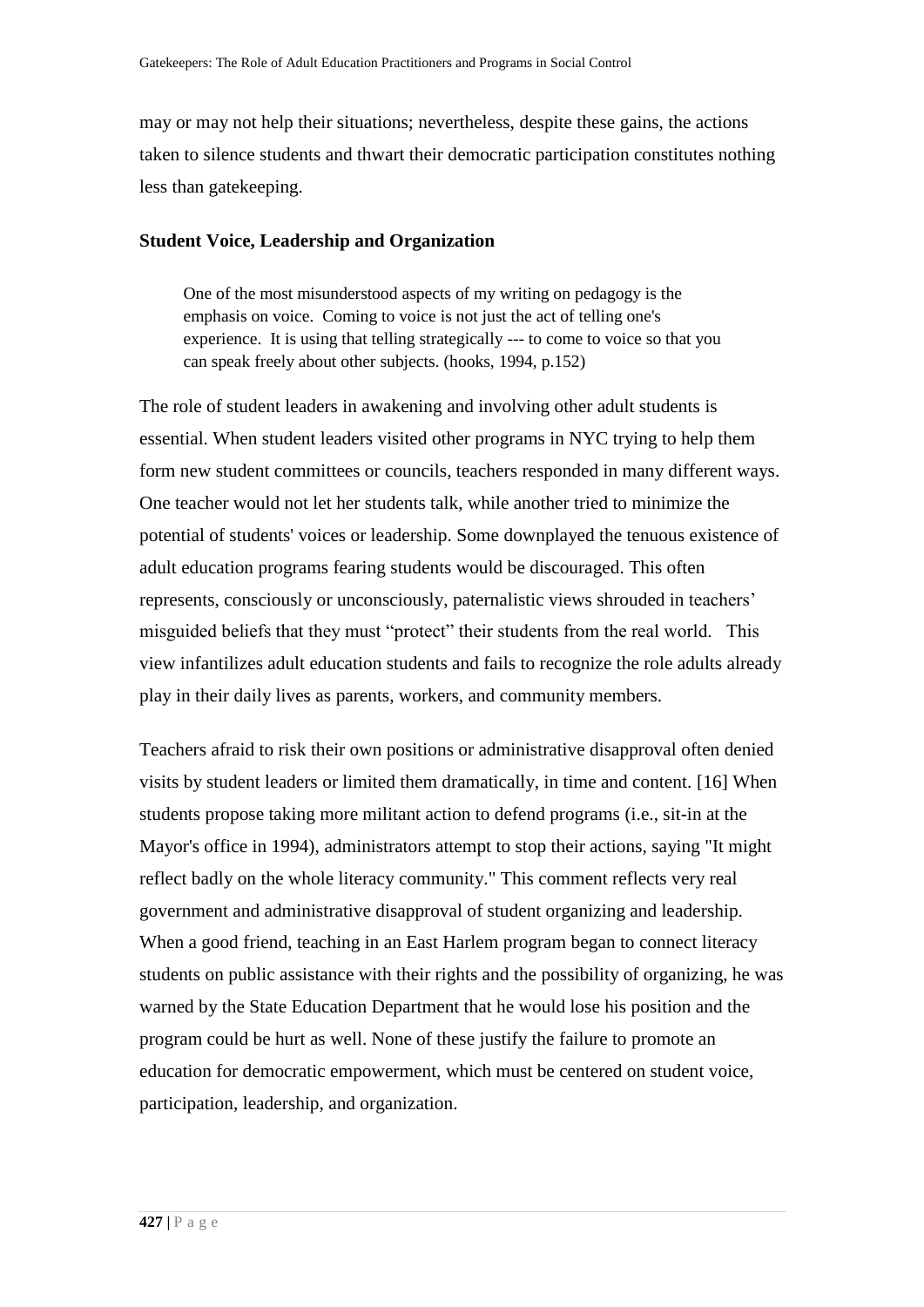David Greene

"Saving the program" without changing anything is another ploy to maintain the status quo. Sometimes, because of the constant threats to programs, teachers and programs organize their students to write letters to legislators or to visit government representatives. There are aspects of this effort that can be positive and awakening, including learning about government, formulating and organizing ideas and points, expressing grievances. But, it can also be a mechanical manipulation of students, so that every time the program is in trouble, the letter writing campaign can be put in place, and nothing more. By "more," I mean student leadership development, strengthening of student voices and the organization of student committees. Programs have repeatedly used students to write and speak for funding, but there are many different ways to do this. This can be manipulative and insulting or it can help students to understand and be involved more substantively as active subjects of social change.

Yet, there is no question that literacy teachers can play an enormously important role in the education of disenfranchised adult populations. However, it requires opening the doors, rather than gatekeeping resources, relationships, and power. When student leaders offered to do a workshop for NYACCE, (New York Association for continuing/Community Education) a state literacy organization, conference coordinators refused to waive registration fees, even though students were willing to raise funds for their rooms, travel and food. [17] Programs across the city operated by the CUNY (City University of New York), libraries, Community Based Organizations and the Department of Education have also been reluctant or unwilling to provide civic literacy or voter education classes.

In The Narratives of Frederick Douglass, [18] he describes learning to read as a 10 year old enslaved African American boy. After the mistress of the plantation begins to teach him 3 to 4 letter words, the master finds out and at once forbids her to teach him further. He says, "If you teach him to read, it will forever unfit him to be a slave." The slave owner needed to maintain control of his power and his plantation. Illiteracy helped to guarantee enslaved workers and maximum profit.

Ronald Casanova [19], a homeless activist, has consistently stated that many programs that provide homeless services are invested in the status quo. They are not really interested in ending homelessness because they are invested in its perpetuation.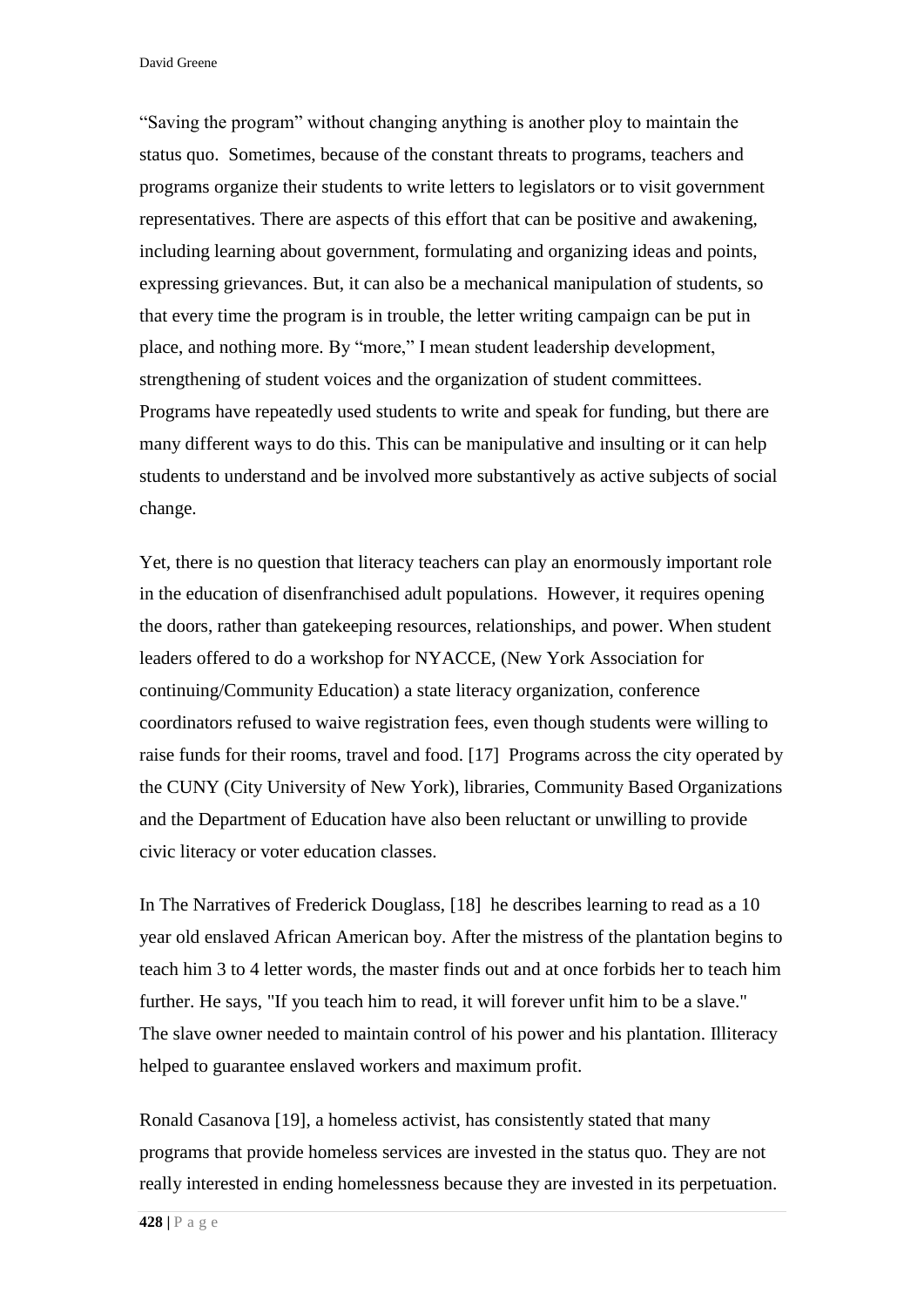They hesitate to advocate real solutions, since these would confront the basic moral questions and rock the boat of their complacency. The end of homelessness would eliminate their jobs, programs, and services. Similarly, in the literacy community, we have people who benefit from illiteracy. Ironically, they are the same ones that call the fight to end illiteracy unrealistic and thus, end up working against its amelioration.

Yet, adult students, who have the most to lose, can be the most powerful and effective advocates for literacy. These students, as do their teachers, need to develop critical capacities, research skills, analysis and comprehension skills, in order to clearly pose and solve problems. They need to understand the history and operation of economic and political forces, to see where things are going and to learn to take action to change conditions. In many cases, adult education students bring international experience and perspective that can play a critical role in addressing important issues.

Students need to be armed with political consciousness to deal with the changing world around them. Years ago, students were told to get computer skills for the wave of the future. Today, although computer skills are useful, many computer jobs are now outsourced to Mombai or Bejing, where workers earn \$.50 an hour. Students need to develop the ability to critically question, in order to bring about changes to the conditions they face in their daily world.

Hence, when adult students begin to organize independently, they find some adult educators who support their efforts, but many who do not. Perhaps, they are fearful that it will damage the reputation of the field or the image of the helpless and needy student. Teachers may fear the loss of control, status or power. Student leaders may challenge what teachers do or the kind of education they provide. Practitioners' responses are often critical of student led efforts. Programs and administrators are doubtful of the outcomes. They do not believe that things can change or that adult students can influence anything in any significant way.

Incorporating prejudices and biases against the students, they say, "After all, many cannot even read English." Class, race and gender prejudices underestimate the potential power of adult students. The poor treatment and pay of adult education teachers reflects these same prejudices. Practitioners are too quick to say that student efforts to organize are unrealistic, considering the political climate or the transitional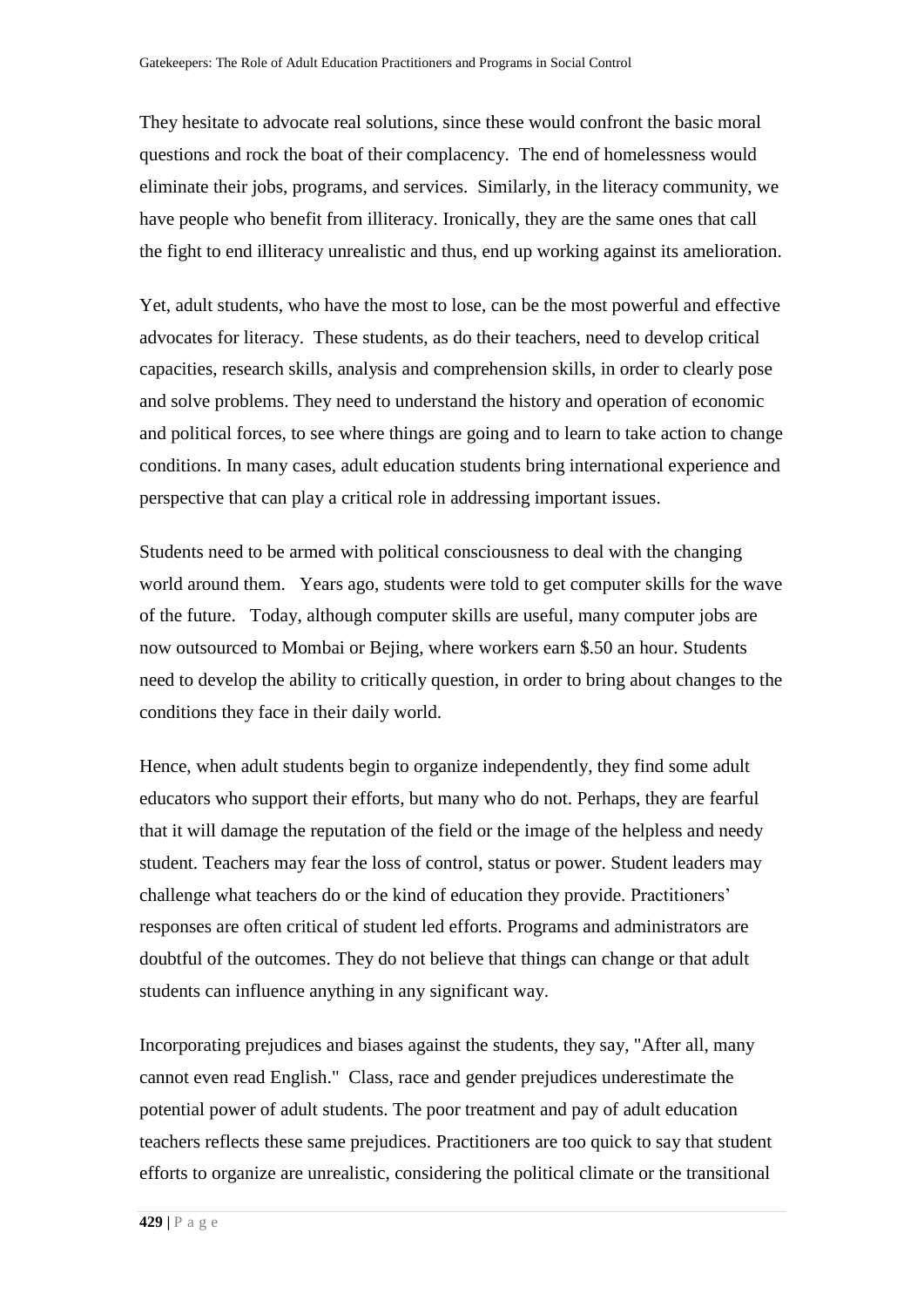nature of adult students. Administrators set up handpicked student councils to replace independent committees that wage critiques of adult education programs and practices.

Popular education offers teachers and programs in the literacy field a perspective, methodology and content aimed at education for liberation. Valuing the experience of adult students and developing student/teacher consciousness are essential. Classes should be connected with communities and real social issues facing student's and teacher's lives. Dietzgen stated 150 years ago that scientific intellectual analysis is needed. Adult students and teachers need to become working class intellectuals engaged in transforming society to meet their needs and the needs of the future. Without any doubt, independent student voice, leadership and organization needs to be encouraged and nurtured in an educational process that critiques and changes social conditions and relationships within adult education programs.

Adult education and literacy programs are poorly funded and continually in danger [20] because they are seen by government as unnecessary. Adult students who are immigrants, women, minorities and working class are more and more viewed by capitalism as dispensable. In the field of adult education you can see that preparation for minimum wage jobs in the labor market is rewarded, but critical thought and student leadership are not. There is more reason than ever for massive adult education programs and for this education to be aimed at human liberation.

Education is a fundamental human right. As such it is clearly the responsibility of the state and a core element of any development policy committed to social justice. Securing the right to education is key to enabling people to secure other human rights, yet the right to education is violated by governments around the world. (Archer, D., 2006, p. 7)

Our society is in crisis! But, gatekeeping is not the answer. Rather, the flood gates to a critical revolutionary pedagogy should be opened. Adult student leadership and organizing are essential in the struggle for more opportunities for those who have had their right to literacy robbed from them. Our most important task as adult educators is to enact a humanizing education. Anything less than this, compromises our integrity and our political vision of liberation.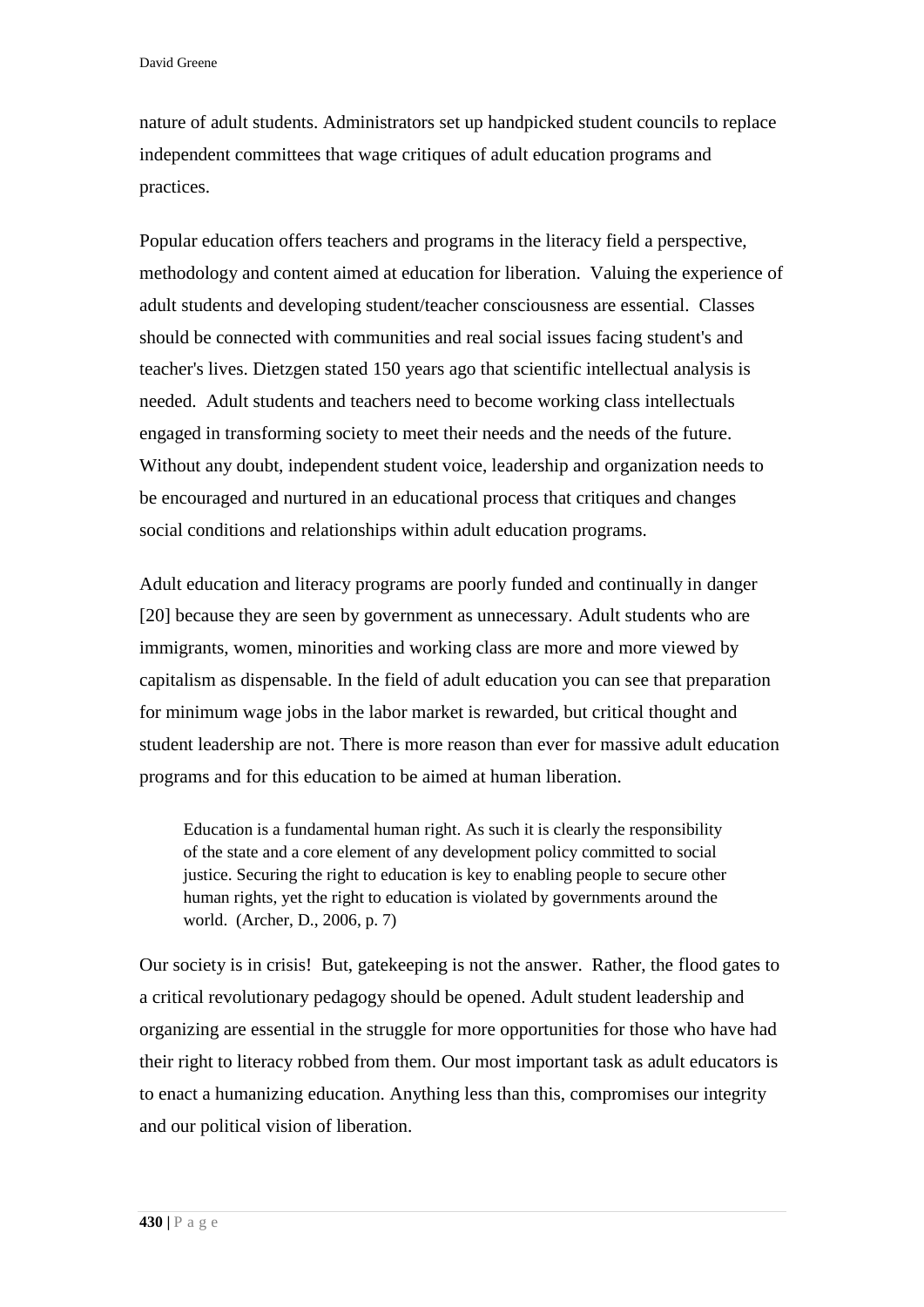### **Notes**

[\[1\]](http://www.jceps.com/index.php?pageID=article&articleID=107#_ednref1) Calvin Miles is an adult literacy student who became president of VALUE - Voices for Adult Literacy United for Education, the only national literacy organization in the United States led by adult students. He made this statement at a student leadership conference in New York City on November 11th, 2004.

[\[2\]](http://www.jceps.com/index.php?pageID=article&articleID=107#_ednref2) The City of New York, Department of Planning. *The Newest New Yorkers - Immigrant New York in the New Millenium* (New York, October, 2004). New York is long recognized as a city of immigrants from around the world. The term 'melting pot' may no longer apply, but the 2000 Census reports that nearly 40% of the city is foreign born. For example, 64% of the city's Haitian population of 95,580 people live in Brooklyn, one of the five boroughs.. Two thirds of the 81,400 Russian immigrants also live in Brooklyn. "Just over half of the 130,000 foreign-born from Guyana live in Queens, another borough of the city. The city's foreign born population comes from the Dominican Republic , China , Jamaica , Mexico , Ecuador , Trinidad-Tobago and nearly every country in the world. Adult education class populations in New York City represent all these nationalities. In the 20 years that I have been teaching adult education classes, I have taught students from over 60 countries.

[\[3\]](http://www.jceps.com/index.php?pageID=article&articleID=107#_ednref3) Deputy Mayor of the City of New York, Dennis Walcott as the keynote speaker, addressing an audience of 200 adult students and teachers at a Channel Thirteen Television Conference on Adult Education on October 16, 2005.

[\[4\]](http://www.jceps.com/index.php?pageID=article&articleID=107#_ednref4) The population of the United States reached 300 million in 2006. According to the Census Bureau which compiles statistics on the population of the country, 74 % of the people are 18 years old or older. The current adult population is approximately 222 million. According to the National Assessment of Adult Literacy conducted by the United States Department of Education in 2003, 14 % of the population is below a basic level of literacy and another 29% are at a very basic level of literacy. This totals 43% of the U.S. population and is well over a 1/3 of the country. These figures are for prose literacy and statistics for quantitative literacy are even worse.

[\[5\]](http://www.jceps.com/index.php?pageID=article&articleID=107#_ednref5) The Literacy Assistance Center in New York City and the Mayor's Office report that fewer than 60,000 people receive literacy services and 1.5 to 2 million adults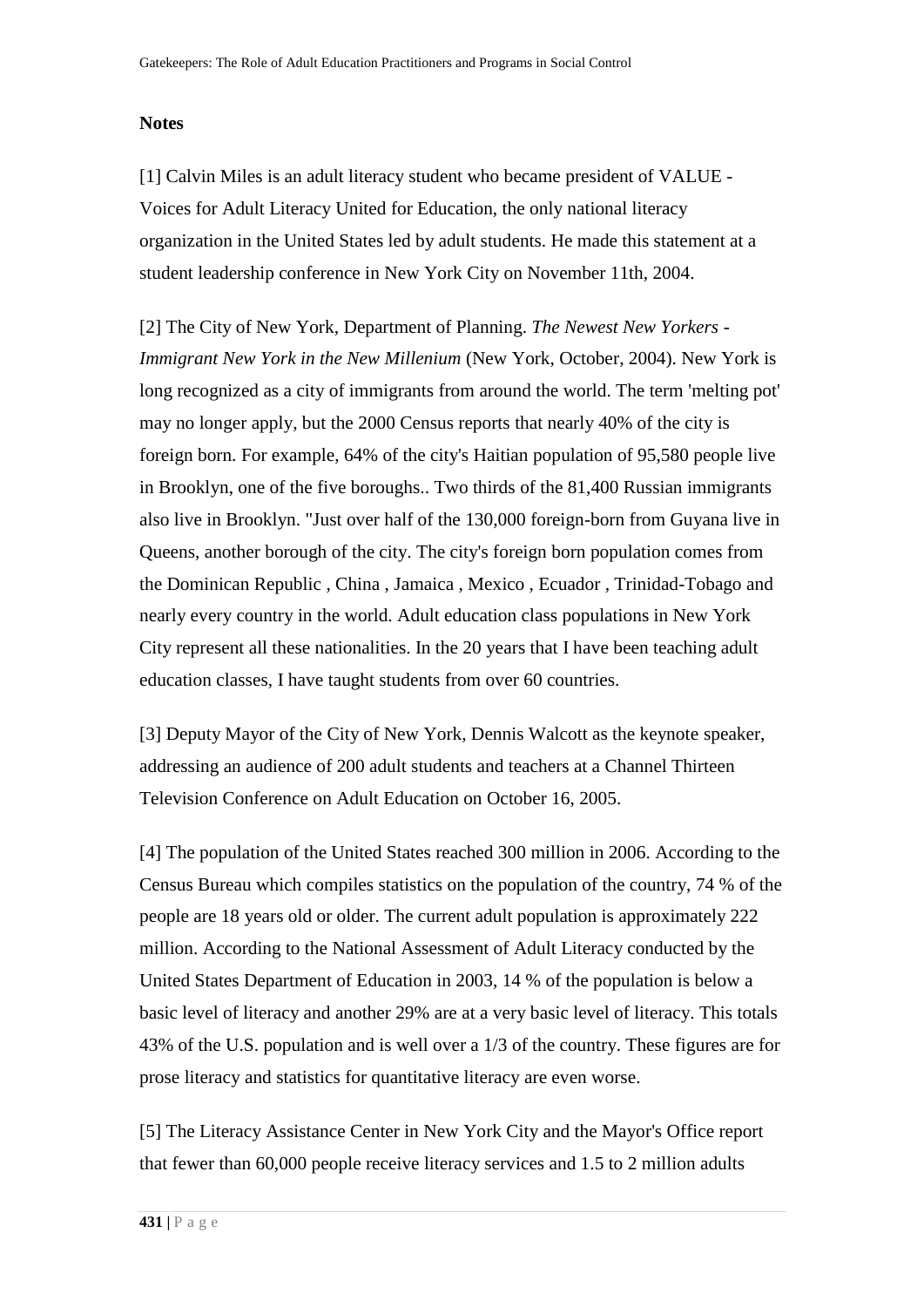need these services in the city. Using Census Bureau data, the current adult population of New York City is approximately 6 million (total population slightly over 8 million). The National Assessment of Adult Literacy reports that 50% of the city's people at below or at a basic level of literacy, or approximately 3 million New York City residents. Over 47% of the city's population do not speak English in their homes.

[\[6\]](http://www.jceps.com/index.php?pageID=article&articleID=107#_ednref6) Margaret Harrington, a Deputy Superintendent of School in New York City speaking at a meeting of program directors in 1993. Comments made to Leslie Reid, the Director of the Young Adult Learning Academy, a program for out-of-school youth, ages 16 to 15 years old.

[\[7\]](http://www.jceps.com/index.php?pageID=article&articleID=107#_ednref7) The Mayor of the City of New York is directly elected by the voters every four years. The current mayor is Michael Bloomberg, succeeding Rudolph Giuliani and Edward Koch in that office. All three have repeatedly vetoed adult education programs for people on public assistance programs, in favor of work programs that undermine unionized labor and have no future for participants.

[\[8\]](http://www.jceps.com/index.php?pageID=article&articleID=107#_ednref8) Tara Colton. *Lost in Translation*, a report by the Center for an Urban Future, (New York, 2006) 9. "In 2005, the Bush administration tried to slash funding for adult and family literacy through The Workforce Investment Act, Title II, from \$569 million in FY 2006 to \$207 million in FY 2006. Advocates fought to get the funding restored and were eventually successful, but the attempt to eviscerate adult education funding shows the tenuous state of federal support for literacy programming. "

[\[9\]](http://www.jceps.com/index.php?pageID=article&articleID=107#_ednref9) David Greene. "Against the Tide: The Role of Student Voices, Leadership and Organization in Social Transformation" *Convergence* Volume XXXIX (1) (2006): 6. "They are often untrained in adult education. The field is regarded so poorly by government and the public, that it is assumed that anybody can teach adults." Literacy Assistance Center . "Statistics on New York State Literacy Programs" (New York, 2007). "In New York State, 88% of the adult education instructors are part-time employees and half of them are volunteers. Overall, they are poorly paid and do not stay in adult education.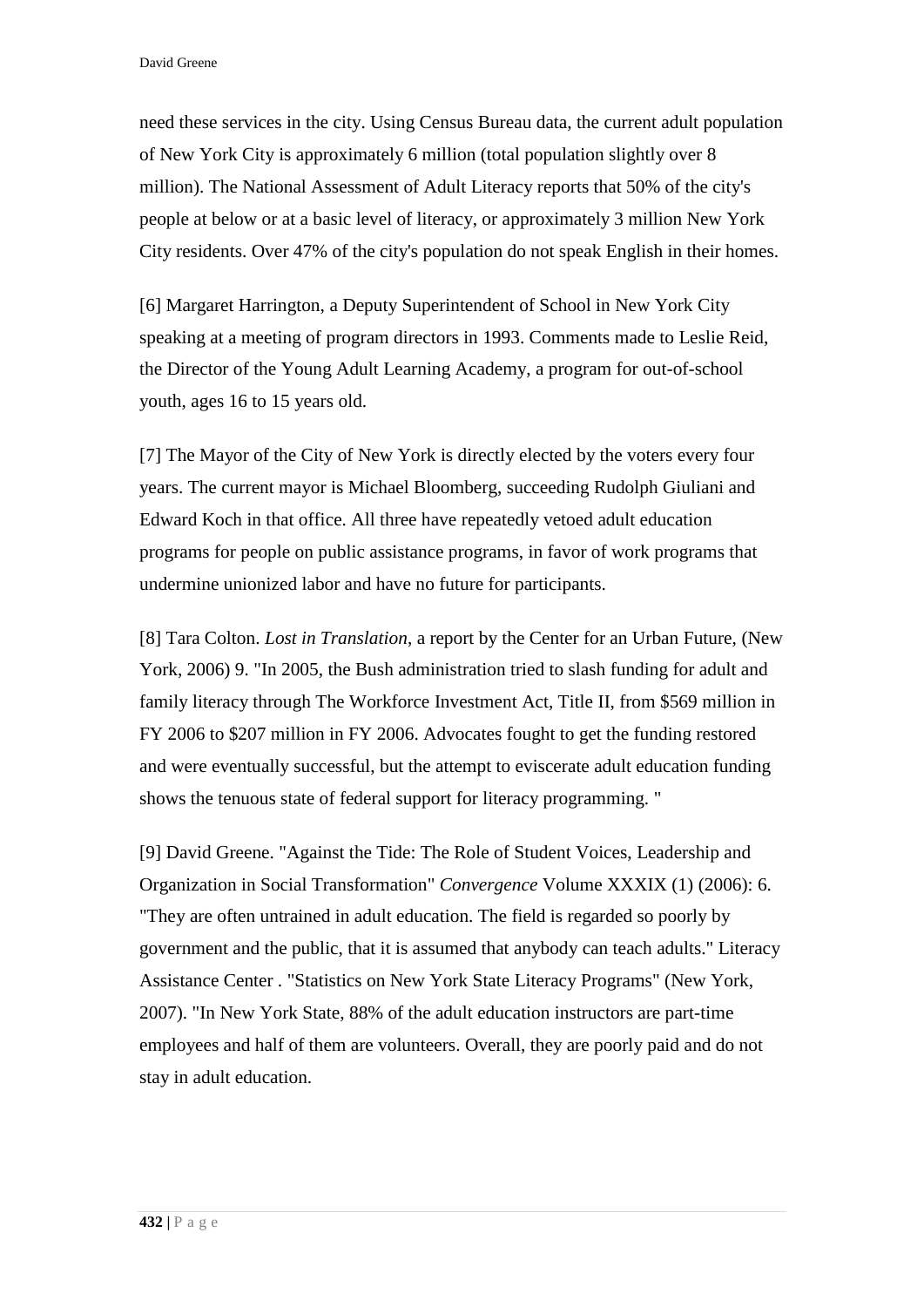[10] Even though the term 'gatekeeper' is not directly used, a number of critical educators have alluded to this role in their writings. (Hill, 2005: Cunningham, 1996; McLaren, 1989)

[11] Harold Studbblefield, Towards a History of Adult Education in America, (New York: Croom Helm, 1988) 149-152. Eduard C. Lindeman (1885 - 1953) was an early leader in the field of adult education. In his classic work The Meaning of Adult Education, he makes clear the social mission of lifelong learning with adults. For Lindeman, authoritative teaching, examinations which preclude original thinking, rigid pedagogical formulae - all of these have no place in adult education. He emphasized a strong commitment to progressive social action as a foundation for adult education. "Orthodox education may be a preparation for life but adult education is an agitating instrumentality for changing life."

At one point he was to describe this orientation as ['andragogical.](http://www.infed.org/lifelonglearning/b-andra.htm)' In a paper written with Martha Anderson and published in 1927, Lindeman described his orientation as 'androgogical,' referring to the study of education for adults. 'Not only could he relate education, social sciences and social problems to the problems of the day; he could combine concepts from social sciences with both natural sciences and philosophy. He was a pioneer on many interlocking fronts – a pioneer social scientist with an allegiance to both science and to society and its processes, and also a pioneer in adult education and social philosophy.'

[12] Maria Quiroga, an experienced popular educator and administrator in adult education programs, speaking at a workshop on leadership at the Literacy Assistance Center in New York City in March, 2003.

[13] Endnote 9 explains the 3% figure, but the threat to programs is consistent. When the U.S. economy and markets are reporting 'growth' and greater profits, there has been some trickle down of literacy funds, but adult education is not considered a priority. It is often one of the first programs cut when funds or budgets are tightened. In 2003, the New York City Department of Education eliminated 147 classes, spurring organizing efforts to defend programs and students' educational opportunities. There have been many quality adult education programs that have been eliminated or cut to the bone. The current budget surplus in New York City resulting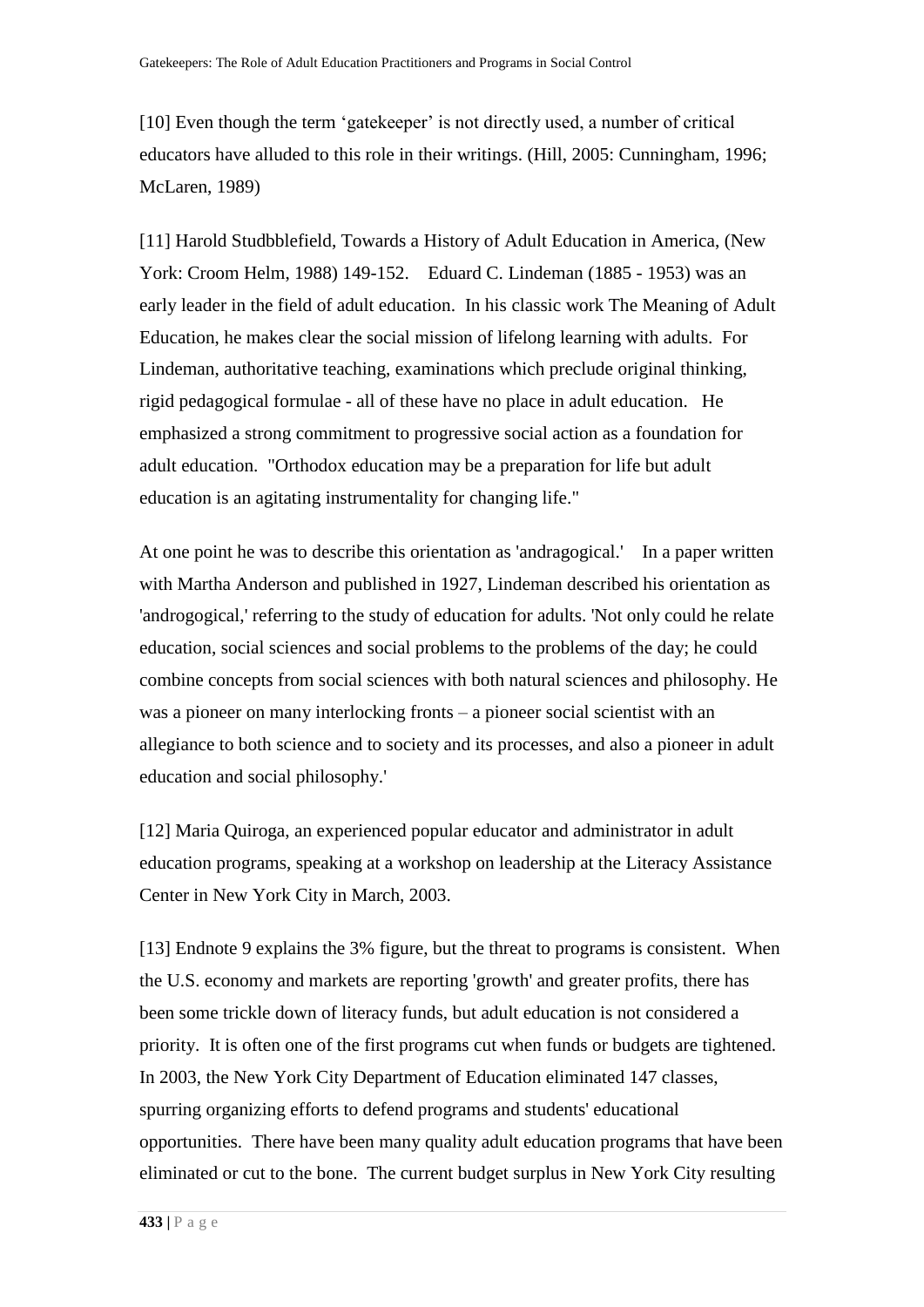from stock market gains has provided small increases in funds for literacy and adult education.

[14] The Coalition for Adult Literacy was formed in 2006 to secure stable funding for many adult education and literacy programs in New York City. It has succeeded in pushing for some increases in funding, but is reluctant to include teachers and adult students in the coalition. It is mainly an organization of administrators and ignores the biggest provider of literacy services in the city, the Department of Education.

[15] In May of 2006, an administrator at the Fortune Society in New York City, a program that serves formerly incarcerated men and women explained to David Greene that his program was threatened with severe cuts. When asked if students had been informed of the crisis, he stated that he didn't want to alarm them, and the problem might be resolved

[16] Ryan Springer, an adult student organizer reports that teacher and program responses to student leader visits vary greatly, from open arms to closed doors. He states that, while "many progressive teachers are eager to see student voices encouraged by our visits, most are afraid. Some try to control their students, others try to tell us what we can say and to limit our connection. Few are willing to help students form their own committees and many won't let their students talk. Some teachers answer all the questions or even speak against what we are saying. Many programs seem afraid of what we have to say, and won't even arrange the visit." Report on Student Organizing, February, 2007, given to Students of Adult Literacy United Board Meeting.

[17] Calvin Miles. This incident was reported by Mr. Miles in February, 2007 after attempts to present a workshop on Student Organizing in Adult Education at the NYACCE Conference in Upstate New York.

[18] Frederick Douglass. 2005. Narrative of the Life of Frederick Douglass. (New York: Signet Classics, 2005). Frederick Douglass was an enslaved African American, who escaped from slavery and became a leading abolitionist in the fight for freedom. He later became the U.S. Ambassador to Haiti and played an important role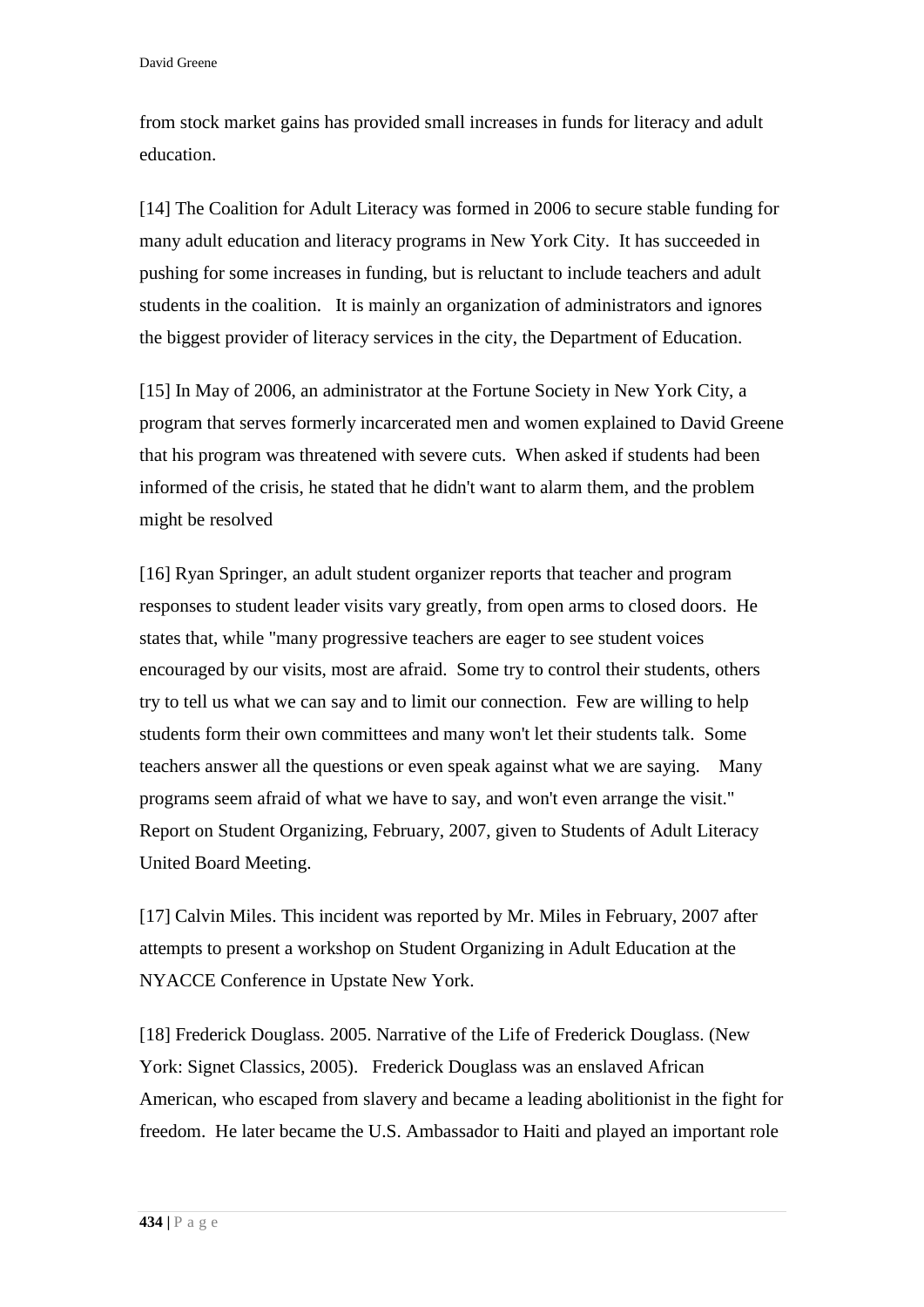in the fight for all human rights. This story is from the narratives of his life and points to the critical role of reading and education in emancipation.

[19] Ron Casanova and Stephen Blackburn. 1996. Each One, Teach One, (Wilmantic, Conn: Curbstone Publishers). Ron Casanova is a leader in the fight to end homelessness in New York and in the U.S. Having been homeless for most of his life, he speaks from his first hand experience with many programs and services.

[20] Greene, 8. "Adult education programmes live a tenuous existence, are always threatened with cuts and closures are considered expendable budget items.." From "Against the Tide: The Role of Adult Student Voices, Leadership and Organization in Social Transformation". In Convergence Volume XXXIX (1) 2006.

The Fight for Adult Education, in Literacy Rising, a newsletter of the Grassroots Literacy Coalition, Volume 1, Number 3, Summer, 2006. 3. Programmes, whether they are provided by the City University system, the Department of Education, the Library system or Community Based Organizations are continually competing for scarce funds. In this process, there are always losers, and the biggest losers of all, are the student and potential students."

# **Bibliography**

Allman, P. 2001. *Revolutionary Social Transformation*, London: Bergin and Garvey.

Archer, D. 2006. 'The Impact of the World Bank and IMF on Education Rights,' in *Convergence* Vol XXXIX, Number 2-3.

Casanova, R. and Blackburn, S*. Each One, Teach One*. Wilmantic, Conn: Curbstone Publishers, 1996.

Colton, T. "Lost in Translation,"a *Report by the Center for an Urban Future*, New York, 2006.

Cunningham, P. 1996. 'Race, Gender, Class and the Practice of Adult Education in the U.S.,' in Wangoola, P. and Youngman, F., *Towards a Transformative Political Economy of Adult Education* (pp139-160) Dekalb, Illinois: LEPS Press,

Darder, A. 1991. *Culture and Power in the Classroom*, New York: Bergin and Garvey.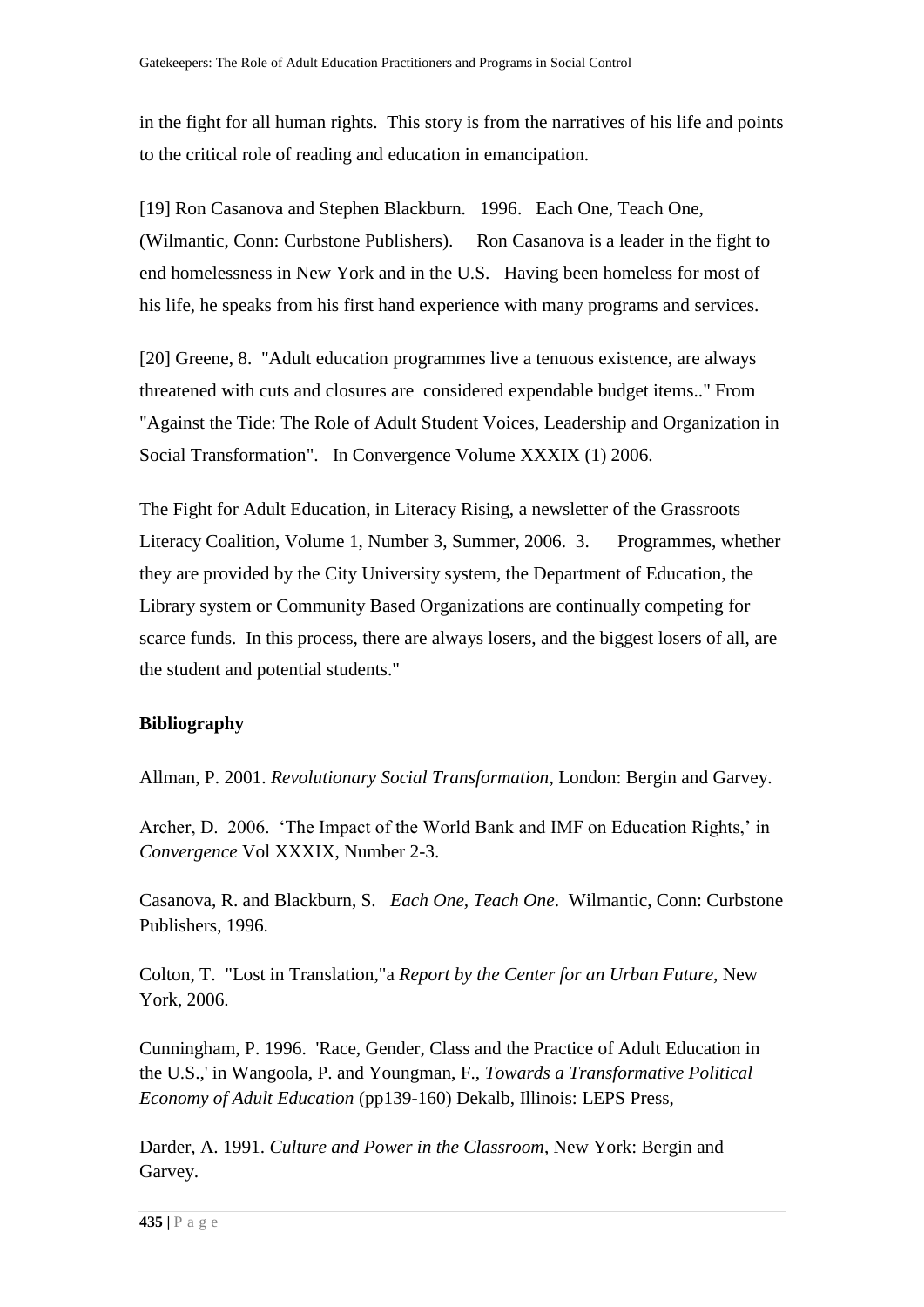Dietzgen, J. 1906. *Some of the Philosophical Essays*, Chicago: Charles H. Kerr.

Douglass, F. 2005. *Narrative of the Life of Frederick Douglass*. New York: Signet Classics.

Freire, P. 1985. *The Politics of Education*, New York: Bergin and Garvey.

Freire, P. 1970. *Pedagogy of the Oppressed*, New York: Continuum.

Greene, D. 2006. "The Role of Adult Student Voices, Leadership and Organization in Social Transformation". *Convergence* Volume XXXIX (1) 2006,.

Greene, D. and Miles, C. 2006. "The End of Illiteracy" in *Literacy Rising*, newsletter of the Grassroots Literacy Coalition and Students of Adult Literacy United. New York.

Hill, D. 2005. "State Theory and the Neoliberal Reconstruction of Schooling and Teacher Education." In G.Fischman, P. McLaren, H Sunker and C. Lankshear, (eds) *Critical Theories, Radical Pedagogies and Global Conflicts*. Boulder, CO: Rowman and Littlefield.

hooks, b. 1994. "*Teaching to Transgress*." New York: Routledge.

Horton, M. 1990. *We Make the Road by Walking*, Philadelphia: Temple University Press.

Leonard, E. Lindeman. 1991. *Friendly Rebel. A Personal and Social History of Eduard C. Lindeman*. Adamant, Vermont: Adamant Press.

Lindeman, E. C. (1926a) *The Meaning of Adult Education*, New York: New Republic. Republished in a new edition in 1989 by The Oklahoma Research Center for Continuing Professional and Higher Education.

Lindeman, E. C. and Anderson, M. (1927) *Education Through Experience. An interpretation of the methods of the Academy of Labor*, Frankfurt-am-Maine, Germany, New York: Workers' Education Bureau Press Inc.

Literacy Assistance Center of New York City (2007) *Statistics on New York State Literacy Programs*. New York: Literacy Assistance Center.

McLaren, P. 1989. *'Critical Pedagogy; A Look at the Major Concepts'*, from Life in Schools: An Introduction to Critical Pedagogy in the Foundations of Education, New York: Longman.